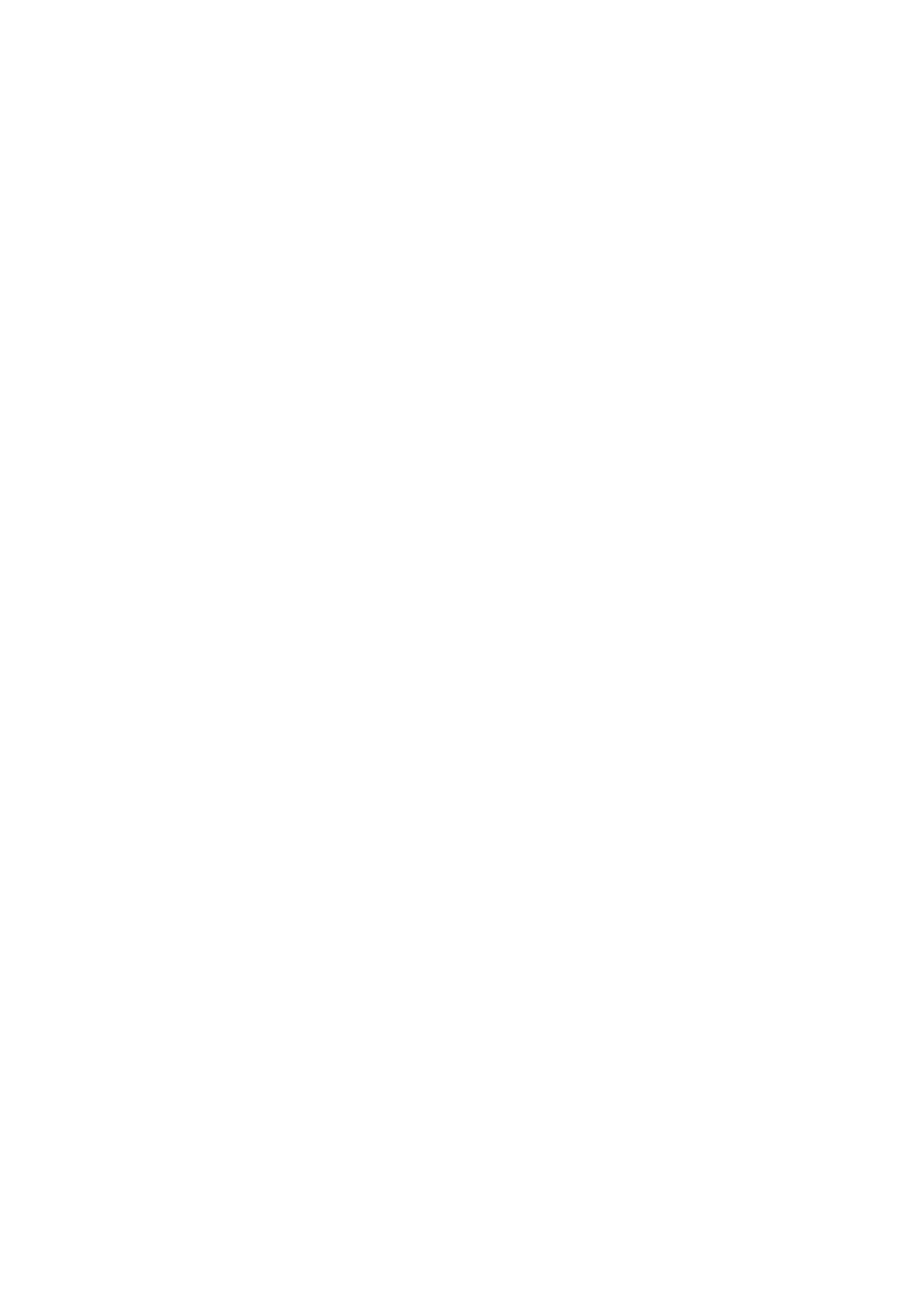## **Content**

| Prenatal screening on Thermo Scientific B·R·A·H·M·S KRYPTOR instruments                                                                                                                                           | 5              |
|-------------------------------------------------------------------------------------------------------------------------------------------------------------------------------------------------------------------|----------------|
| 1. First trimester trisomy screening on B·R·A·H·M·S KRYPTOR instruments<br>from development of the concept till our days                                                                                          |                |
| Screening for trisomy 18 by fetal nuchal translucency and maternal serum free<br>beta-hCG and PAPP-A at 10-14 weeks of gestation   Tul N et al., 1999                                                             | 6              |
| A screening program for trisomy 21 at 10-14 weeks using fetal nuchal<br>translucency, maternal serum free beta-human chorionic gonadotropin and<br>pregnancy-associated plasma protein-A   Spencer K et al., 1999 | $\overline{7}$ |
| Accuracy of Down syndrome risks produced in a first-trimester screening<br>programme incorporating fetal nuchal translucency thickness and maternal serum<br>biochemistry   Spencer K, 2002                       | 8              |
| One-stop clinic for assessment of risk for trisomy 21 at 11-14 weeks: a<br>prospective study of 15 030 pregnancies   Bindra R et al., 2002                                                                        | 9              |
| Integrated ultrasound and biochemical screening for trisomy 21 using fetal<br>nuchal translucency, absent fetal nasal bone, free beta-hCG and PAPP-A at<br>11 to 14 weeks   Cicero S et al., 2003                 | 10             |
| Maternal weight correction of maternal serum PAPP-A and free beta-hCG MoM<br>when screening for trisomy 21 in the first trimester of pregnancy   Spencer K<br>et al., 2003                                        | 11             |
| Dose dependency between cigarette consumption and reduced maternal serum<br>PAPP-A levels at 11-13+6 weeks of gestation   Kagan KO et al., 2007                                                                   | 12             |
| A mixture model of nuchal translucency thickness in screening for chromosomal<br>defects   Wright D et al., 2008                                                                                                  | 13             |
| Impact of a new national screening policy for Down's syndrome in Denmark:<br>population based cohort study   Ekelund CK et al., 2008                                                                              | 14             |
| Screening for trisomies 21, 18 and 13 by maternal age, fetal nuchal<br>translucency, fetal heart rate, free β-hCG and pregnancy-associated plasma<br>protein-A   Kagan KO et al., 2008                            | 15             |
| First-trimester screening for trisomy 21 by free beta-human chorionic<br>gonadotropin and pregnancy-associated plasma protein-A: Impact of maternal<br>and pregnancy characteristics   Kagan KO et al., 2008      | 16             |
| Medians and correction factors for biochemical and ultrasound markers in Chinese<br>women undergoing first-trimester screening for trisomy 21   Sahota DS et al., 2009                                            | 17             |
| First-trimester screening markers are altered in pregnancies conceived after<br>IVF/ICSI   Gjerris AC et al., 2009                                                                                                | 18             |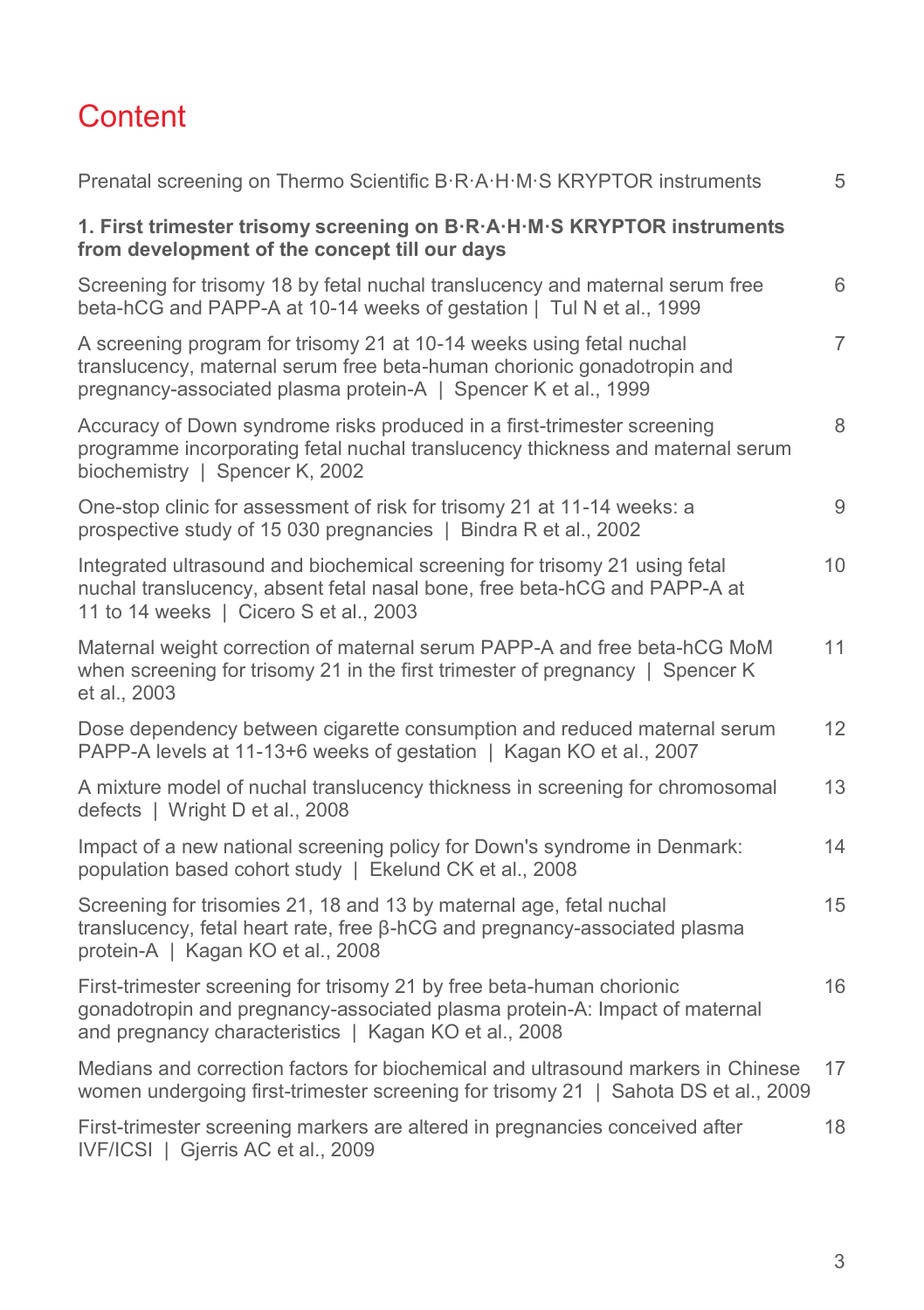| First-trimester combined screening for trisomy 21 at 7-14 weeks' gestation  <br>Wright D et al., 2010                                                                                              | 19 |
|----------------------------------------------------------------------------------------------------------------------------------------------------------------------------------------------------|----|
| First-trimester screening for trisomy 21 with adjustment for biochemical<br>results of previous pregnancies   Wright D et al., 2011                                                                | 20 |
| A reassessment of biochemical marker distributions in trisomy 21-affected and<br>unaffected twin pregnancies in the first trimester   Madsen HN et al., 2011                                       | 21 |
| Prospective study evaluating performance of first-trimester combined<br>screening for trisomy 21 using repeat sampling of maternal serum markers<br>PAPP-A and free β-hCG   Ekelund C et al., 2012 | 22 |
| Screening for trisomies 21, 18 and 13 by cell-free DNA analysis of maternal<br>blood at 10-11 weeks' gestation and the combined test at 11-13 weeks  <br>Quezada MS et al., 2015                   | 23 |
| Pregnancy outcomes regarding maternal serum AFP value in second trimester<br>screening   Bartkute et al., 2017                                                                                     | 24 |
| 2. Pre-eclampsia and other adverse outcome conditions                                                                                                                                              |    |
| Use of the combined first-trimester screen result and low PAPP-A to predict<br>risk of adverse fetal outcomes   Barrett SL et al., 2008                                                            | 25 |
| Screening for pre-eclampsia and fetal growth restriction by uterine artery<br>Doppler and PAPP-A at 11-14 weeks' gestation   Pilalis A et al., 2007                                                | 26 |
| First-trimester ultrasound and biochemical markers of aneuploidy and the<br>prediction of preterm or early preterm delivery   Spencer K et al., 2008                                               | 27 |
| First-trimester biochemical markers of aneuploidy and the prediction of<br>small-for-gestational age fetuses   Spencer K et al., 2008                                                              | 28 |
| Early fetal growth, PAPP-A and free β-hCG in relation to risk of delivering a<br>small-for-gestational age infant   Kirkegaard I et al., 2011                                                      | 29 |
| Maternal Serum PIGF Isoforms 1 and 2 at 11-13 Weeks' Gestation<br>in Normal and Pathological Pregnancies   Nucci M et al., 2014                                                                    | 30 |
| Analytical evaluation of the novel soluble fms-like tyrosine kinase 1 and placental<br>growth factor assays for the diagnosis of pre-eclampsia   van Helden J et al., 2015                         | 31 |
| Diagnosis of pre-eclampsia with soluble Fms-like tyrosine kinase 1/placental<br>growth factor ratio: an inter-assay comparison   Andersen LB et al., 2015                                          | 32 |
| KRYPTOR-automated angiogenic factor assays and risk of pre-eclampsia-<br>related adverse outcomes   Salahuddin S et al., 2016                                                                      | 33 |
| Diagnosis of pre-eclampsia and fetal growth restriction with the sFIt-1/PIGF<br>ratio: Diagnostic accuracy of the automated immunoassay KRYPTOR®  <br>Dröge LA et al., 2017                        | 34 |
| Protocol for the prospective validation study: 'Screening programme for<br>pre-eclampsia' (SPREE)   Tan MY et al., 2017                                                                            | 35 |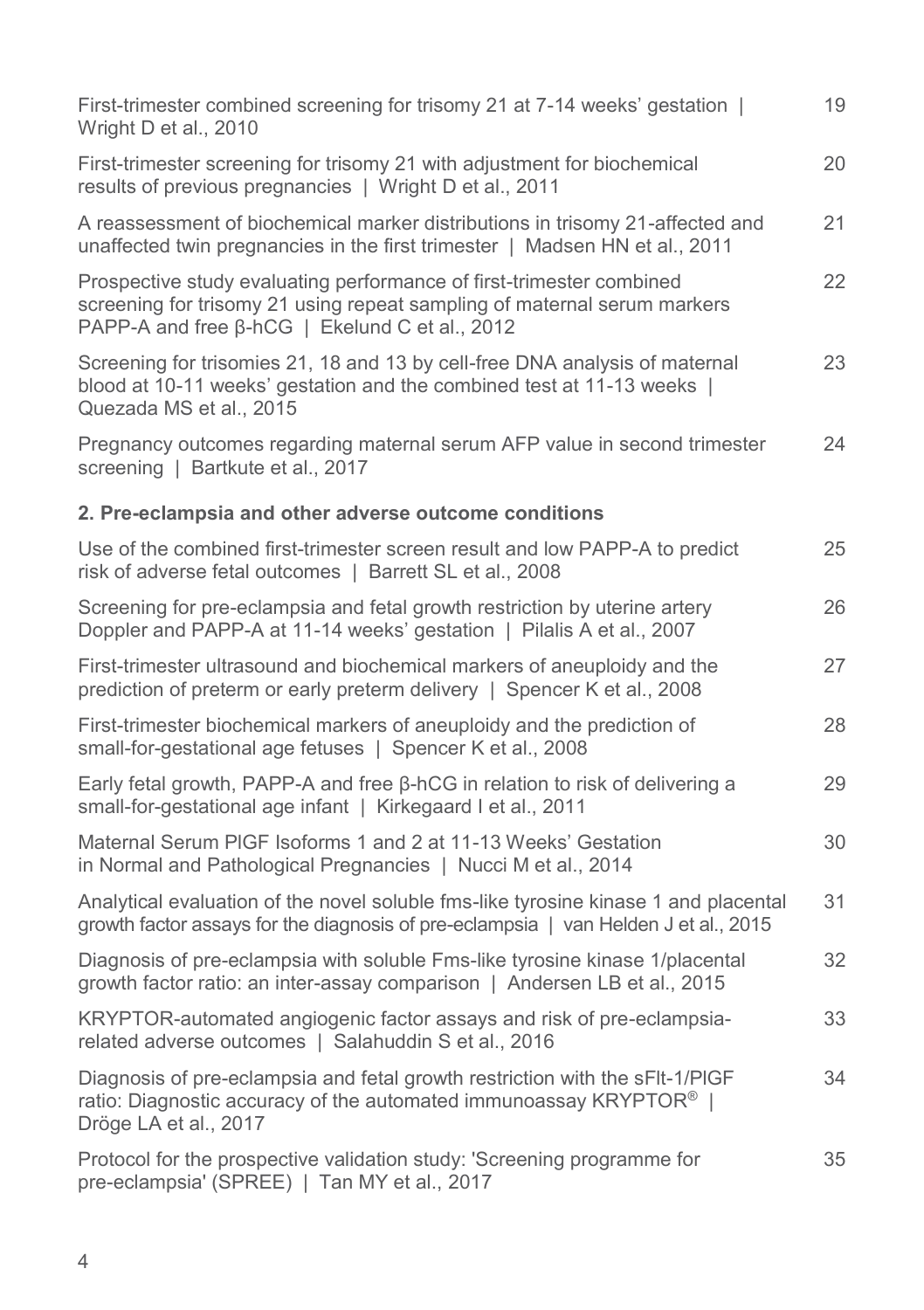## Prenatal screening on Thermo Scientific B·R·A·H·M·S KRYPTOR instruments

The measurement of maternal serum biochemistry markers is an important component of first trimester prenatal screening and it is necessary that this step provides the most precise and reproducible data.

The Thermo Scientific™ B·R·A·H·M·S™ KRYPTOR™ instrument with B·R·A·H·M·S PAPP-A KRYPTOR, B·R·A·H·M·S Free βhCG KRYPTOR and B·R·A·H·M·S PlGF plus KRYPTOR assays fulfils the strict quality requirements of the Fetal Medicine Foundation (FMF) and provides continuously the highest inter assay and intra assay precision with the lowest biomarker CVs proven by independent UK NEQAS data since 2003.

The B·R·A·H·M·S KRYPTOR instruments are a fully automated random-access immunoassay system which ensures optimal analytical precision as well as maximum economic efficiency. The advantages of the system are the results of its unique TRACE™ (time-resolved amplified cryptate emission) technology – an elegant method based on the basic research for which French chemist Jean-Marie Lehn received the Nobel Prize for chemistry.

The B·R·A·H·M·S KRYPTOR instruments are user-friendly bench-top analyzers that can easily be integrated into any laboratory. Fast processing times mean that results for maternal serum biochemistry markers are available in just 30 minutes.

Due to the highest assay precision, ease of use and ideal suitability of the system for biochemistry laboratories, the B·R·A·H·M·S KRYPTOR analyzers are instruments of choice for prenatal screening in many hospitals and screening laboratories around the world.

The B·R·A·H·M·S KRYPTOR analyzer was introduced in 1999 as the first fully automated immunoassay instrument for prenatal screening. Today there are more than 150 publications covering different aspects of prenatal screening on B·R·A·H·M·S KRYPTOR instruments from the earliest studies by the FMF in the late 1990's when the concept of first trimester screening was introduced, to the latest developments in the area such as screening and the management of pre-eclampsia and other adverse outcome conditions. Current literature review presents selected key publications on different topics.

**For information on the B·R·A·H·M·S KRYPTOR analyzers please visit www.thermoscientific.com/kryptor**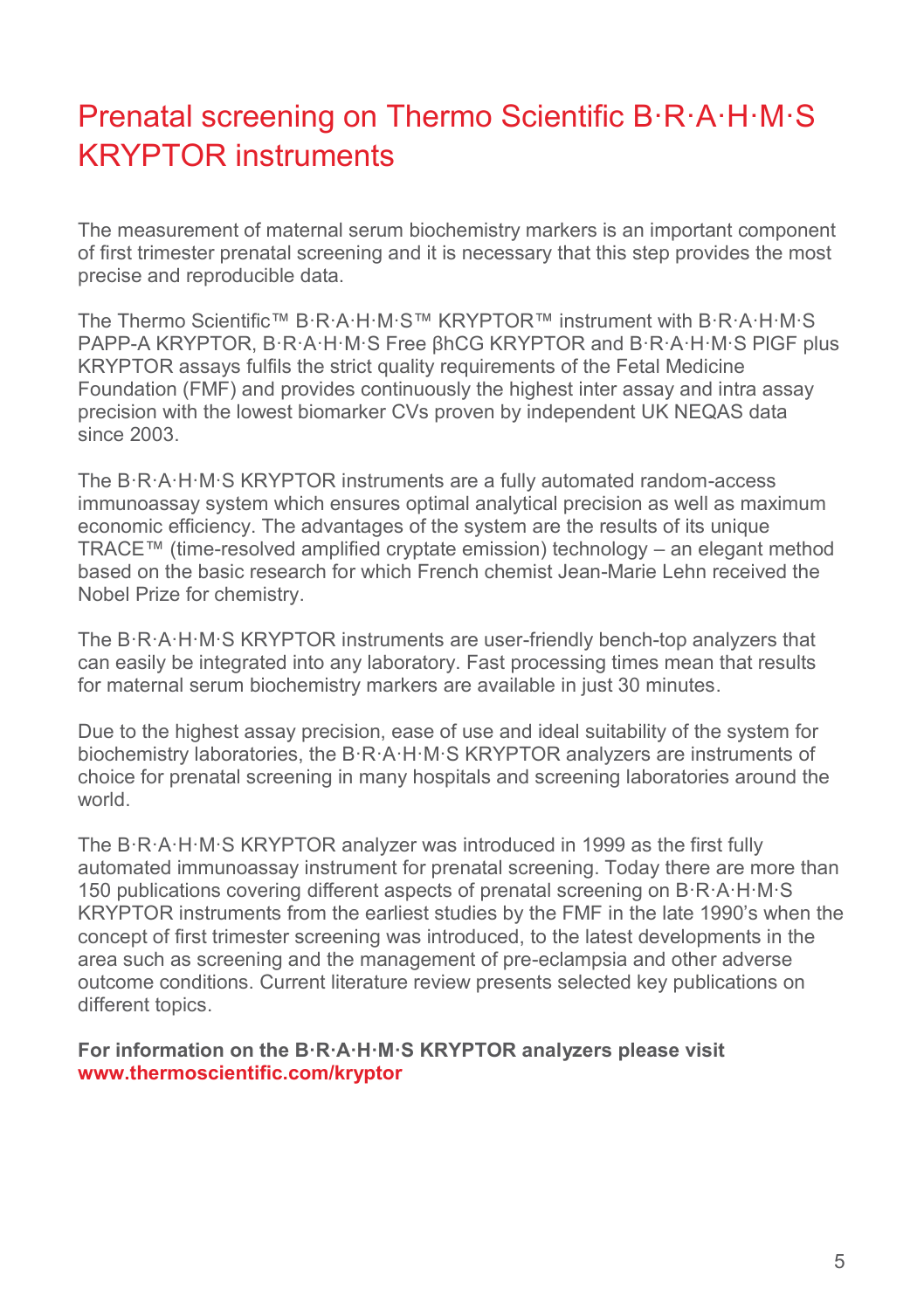## 1. First trimester trisomy screening on B·R·A·H·M·S KRYPTOR instruments from development of the concept till our days

## **Screening for trisomy 18 by fetal nuchal translucency and maternal serum free beta-hCG and PAPP-A at 10-14 weeks of gestation**

Tul N, Spencer K, Noble P, Chan C, Nicolaides K *Prenat Diagn 1999 Nov;19(11):1035-42*

#### **Abstract**

In a study of 50 cases of trisomy 18 compared with 947 controls we have found the median multiple of the median (MoM) of maternal serum free beta human chorionic gonadotrophin to be significantly decreased (0.281 MoM) in samples collected between the 10th and 14th week of gestation. Similarly, maternal serum pregnancy associated plasma protein A (PAPP-A) levels are also decreased (0.177 MoM), whilst the median nuchal translucency is significantly higher (3.272 MoM). Free beta-hCG MoM was less than the 5th centile of normal in 64 per cent of cases of trisomy 18 and for PAPP-A was less than the 5th centile in 78 per cent of cases. Also, in 78 per cent of cases the nuchal translucency was above the 95th centile. When combined together in a multivariate algorithm with maternal age, we predict that 89 per cent of cases of trisomy 18 could be detected at a 1 per cent false-positive rate.

We conclude that specific trisomy 18 risks should be part of developing risk algorithms combining maternal serum biochemistry and nuchal translucency for use in first trimester screening alongside those for trisomy 21.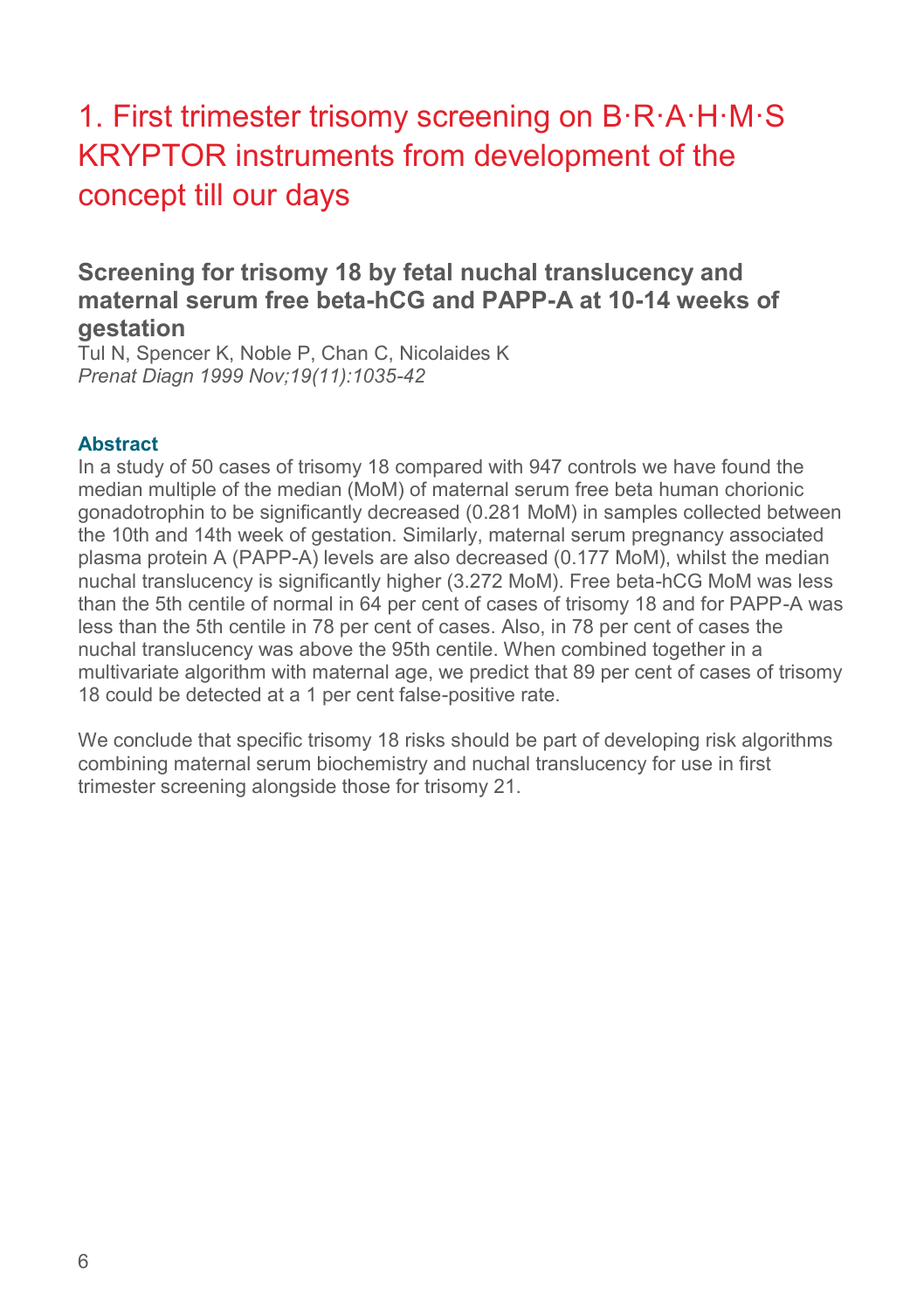**A screening program for trisomy 21 at 10-14 weeks using fetal nuchal translucency, maternal serum free beta-human chorionic gonadotropin and pregnancy-associated plasma protein-A** 

Spencer K, Souter V, Tul N, Snijders R, Nicolaides KH *Ultrasound Obstet Gynecol 1999 Apr;13(4):231-7* 

#### **Objective**

To examine the potential impact of combining maternal age with fetal nuchal translucency thickness and maternal serum free beta-human chorionic gonadotropin (beta-hCG) and pregnancy-associated plasma protein-A (PAPP-A) in screening for trisomy 21 at 10-14 weeks of gestation.

#### **Methods**

Maternal serum free beta-hCG and PAPP-A were measured by KRYPTOR, a random access immunoassay analyzer using time-resolved amplified cryptate emission, in 210 singleton pregnancies with trisomy 21 and 946 chromosomally normal controls, matched for maternal age, gestation and sample storage time. In all cases the fetal crown-rump length and nuchal translucency thickness had been measured by ultrasonography at 10-14 weeks of gestation and maternal blood had been obtained at the time of the scan. The distributions (in multiples of the median; MoM) of free betahCG and PAPP-A (corrected for maternal weight) and fetal nuchal translucency (NT) were determined in the trisomy 21 group and the controls. Likelihood ratios for the various marker combinations were calculated and these were used together with the age-related risk for trisomy 21 in the first trimester to calculate the expected detection rate of affected pregnancies, at a fixed false-positive rate, in a population with the maternal age distribution of pregnancies in England and Wales.

#### **Results**

In a population with the maternal age distribution of pregnancies in England and Wales, it was estimated that, using the combination of maternal age, fetal nuchal translucency thickness and maternal serum free beta-hCG and PAPP-A, the detection of trisomy 21 pregnancies would be 89% at a fixed false-positive rate of 5%. Alternatively, at a fixed detection rate of 70%, the false-positive rate would be 1%. The inclusion of biochemical parameters added an additional 16% to the detection rate obtained using NT and maternal age alone.

## **KEY FACTS**

**Rapid diagnostic technology like KRYPTOR, which can provide automated reproducible biochemical measurements within 30 min of obtaining a blood sample, will allow the development of interdisciplinary one-stop clinics for early fetal assessment. Such clinics will be able to deliver improved screening sensitivity, rapidly and more efficiently, leading to reduced patient anxiety and stress.**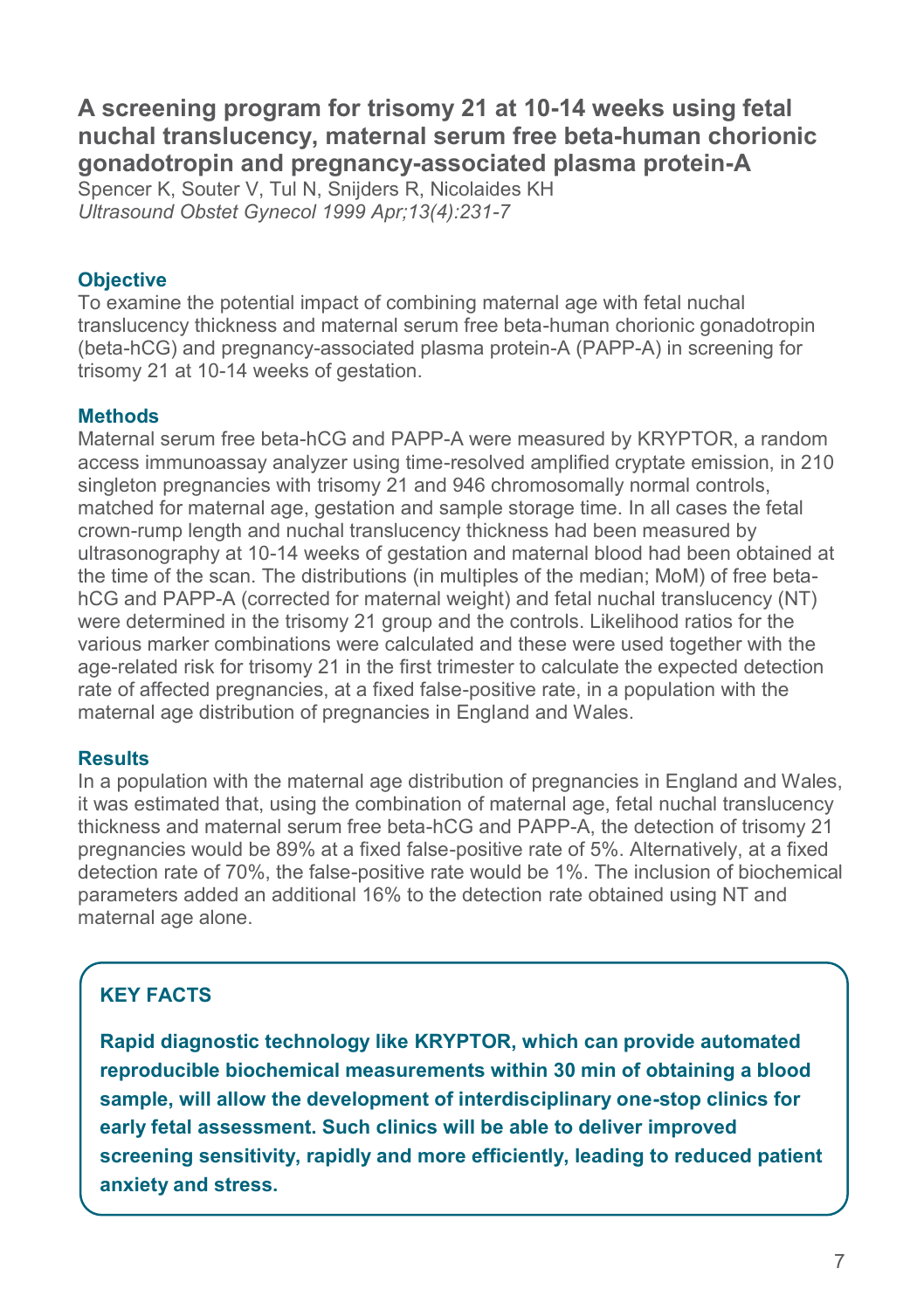## **Accuracy of Down syndrome risks produced in a first-trimester screening programme incorporating fetal nuchal translucency thickness and maternal serum biochemistry**

Spencer K *Prenat Diagn 2002 Mar;22(3):244-6* 

#### **Abstract**

Over the past three years approximately 12 000 women have been screened in the first trimester through our OSCAR programme, which utilizes fetal NT and maternal serum free beta-hCG and PAPP-A. During this time 30 cases of Down syndrome were identified either prenatally or postnatally. Using an established procedure the accuracy of predicted risk for Down syndrome was assessed in a population of 30 cases of Down syndrome and 11 758 unaffected pregnancies. The correlation between predicted risk and prevalence of Down syndrome was very high (r=0.9995).

### **KEY FACTS**

**It is concluded that risks produced by the Fetal Medicine Foundation combined risk algorithm agree very closely with Down syndrome prevalence and can be used with confidence when counselling women of their risk.**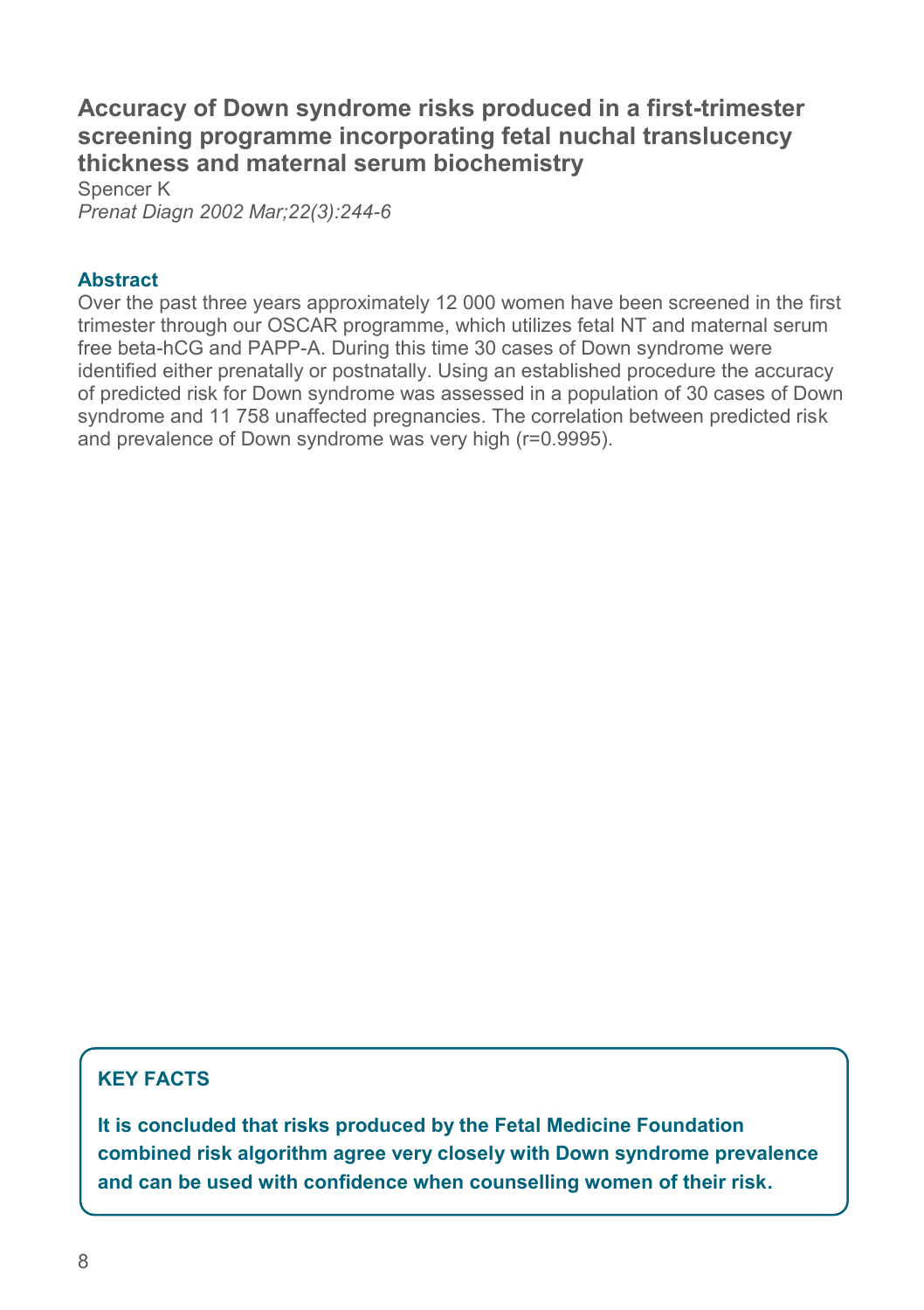## **One-stop clinic for assessment of risk for trisomy 21 at 11-14 weeks: a prospective study of 15 030 pregnancies**

Bindra R, Heath V, Liao A, Spencer K, Nicolaides KH *Ultrasound Obstet Gynecol 2002 Sep;20(3):219-25*

#### **Objective**

To evaluate the performance of a one-stop clinic for assessment of risk (OSCAR) for trisomy 21 by a combination of maternal age, fetal nuchal translucency (NT) thickness and maternal serum free beta-human chorionic gonadotropin (hCG) and pregnancyassociated plasma protein-A (PAPP-A) at 11-14 weeks of gestation.

#### **Methods**

Screening for trisomy 21 was carried out by OSCAR in 15 030 singleton pregnancies with live fetuses at 11-14 weeks. The estimated risk for trisomy 21 was calculated, and the women were counseled regarding this risk and the option of invasive testing or expectant management. Follow-up of the outcome of all pregnancies was carried out. The detection and false-positive rates for different risk cut-offs were calculated.

#### **Results**

Fetal NT and maternal serum free beta-hCG and PAPP-A were successfully measured in all cases. Pregnancy outcome, including karyotype results or the birth of a phenotypically normal baby, was obtained from 14 383 cases. The median maternal age of these cases was 34 (range 15-49) years and in 6768 (47.1%) the age was 35 years or greater. The median gestation at screening was 12 (range 11-14) weeks and the median fetal crown-rump length was 64 (range 45-84) mm. The estimated risk for trisomy 21 based on maternal age, fetal NT and maternal serum free beta-hCG and PAPP-A was 1 in 300 or greater in 6.8% (967 of 14 240) normal pregnancies, in 91.5% (75 of 82) of those with trisomy 21 and in 88.5% (54 of 61) of those with other chromosomal defects. For a fixed false-positive rate of 5% the respective detection rates of screening for trisomy 21 by maternal age alone, maternal age and serum free beta-hCG and PAPP-A, maternal age and fetal NT, and by maternal age, fetal NT and maternal serum biochemistry were 30.5%, 59.8%, 79.3% and 90.2%, respectively.

## **KEY FACTS**

**Screening for trisomy 21 by a combination of maternal age, fetal NT and maternal serum biochemistry at 11-14 weeks can be provided in an OSCAR setting and is associated with a detection rate of about 90% for a falsepositive rate of 5%.**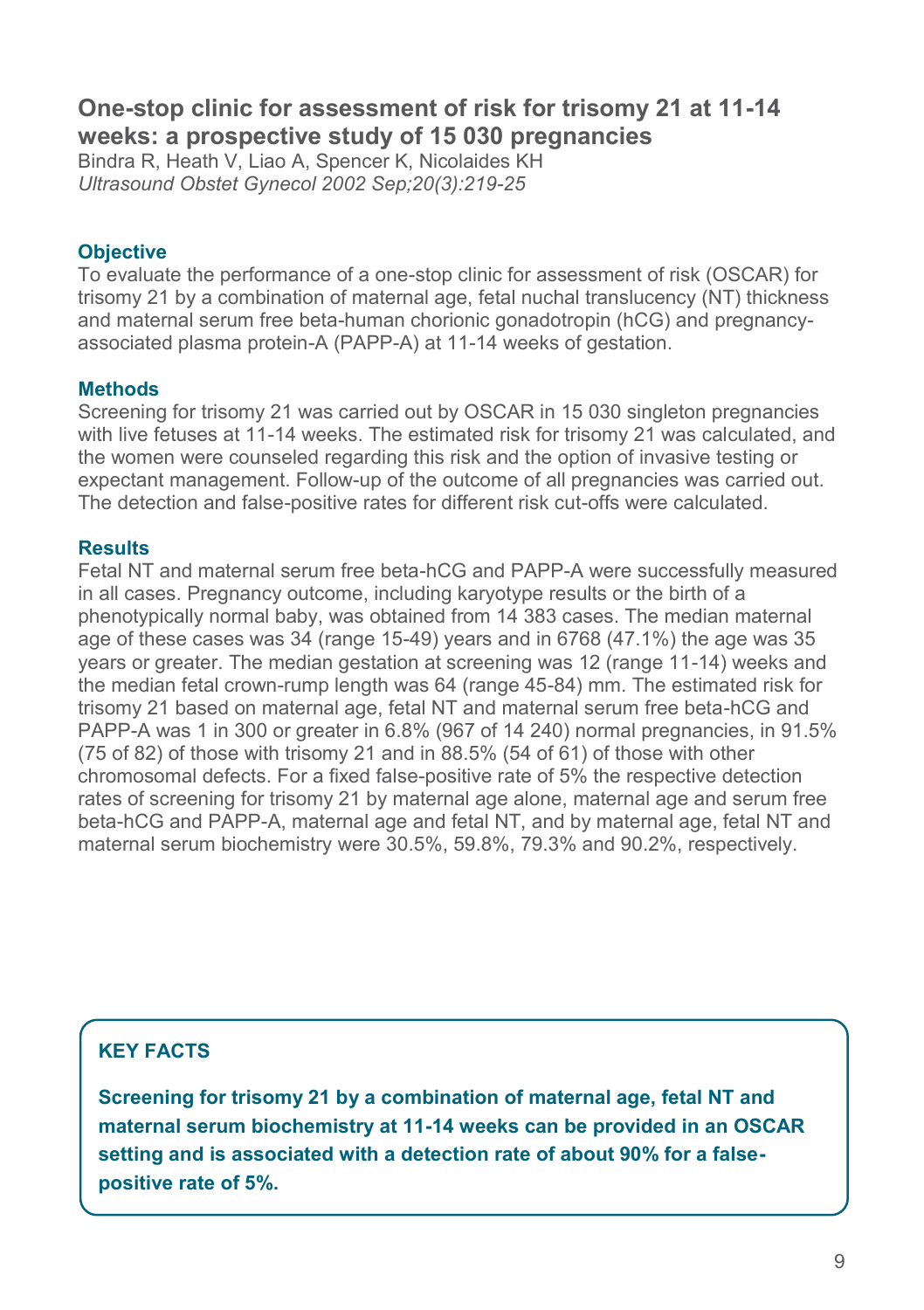## **Integrated ultrasound and biochemical screening for trisomy 21 using fetal nuchal translucency, absent fetal nasal bone, free beta-hCG and PAPP-A at 11 to 14 weeks**

Cicero S, Bindra R, Rembouskos G, Spencer K, Nicolaides KH *Prenat Diagn 2003 Apr;23(4):306-10*

#### **Background**

Screening for trisomy 21 by a combination of maternal age, fetal nuchal translucency (NT) thickness and maternal serum free beta-hCG and pregnancy-associated plasma protein-A (PAPP-A) at 11 to 14 weeks of gestation is associated with a detection rate of 90% for a false-positive rate of 5%. Recent evidence suggests that in about 70% of fetuses with trisomy 21, the nasal bone is not visible at the 11th- to 14th-week scan (Cicero et al., 2001). The aim of this study was to examine whether fetal NT thickness and the level of maternal serum biochemical markers is independent of the presence or absence of the nasal bone, and to estimate the performance of a screening test that integrates the two sonographic and the two biochemical markers.

#### **Methods**

This was a retrospective case-control study comprising 100 trisomy 21 and 400 chromosomally normal singleton pregnancies at 11 to 14 weeks of gestation. Ultrasound examination was carried out for measurement of fetal NT and assessment of the presence or absence of the fetal nasal bone. Maternal serum free beta-hCG and PAPP-A were measured using the KRYPTOR rapid random-access immunoassay analyser (B·R·A·H·M·S Diagnostica GmbH, Berlin). The distribution of fetal NT, maternal serum free beta-hCG and PAPP-A in trisomy 21 fetuses with absent and present nasal bone was examined.

#### **Results**

The nasal bone was absent in 69 and present in 31 of the trisomy 21 fetuses. There were no significant differences in median maternal age, median gestational age, NT delta, free beta-hCG MoM and PAPP-A MoM in trisomy 21 fetuses with and without a visible nasal bone. For a false-positive rate of 5%, it was estimated that screening with the four markers in combination with maternal age would be associated with a detection rate of 97%. For a false-positive rate of 0.5%, the detection rate was 90.5%.

## **KEY FACTS**

**An integrated sonographic and biochemical test at 11 to 14 weeks can potentially identify about 90% of trisomy 21 fetuses for a false-positive rate of 0.5%.**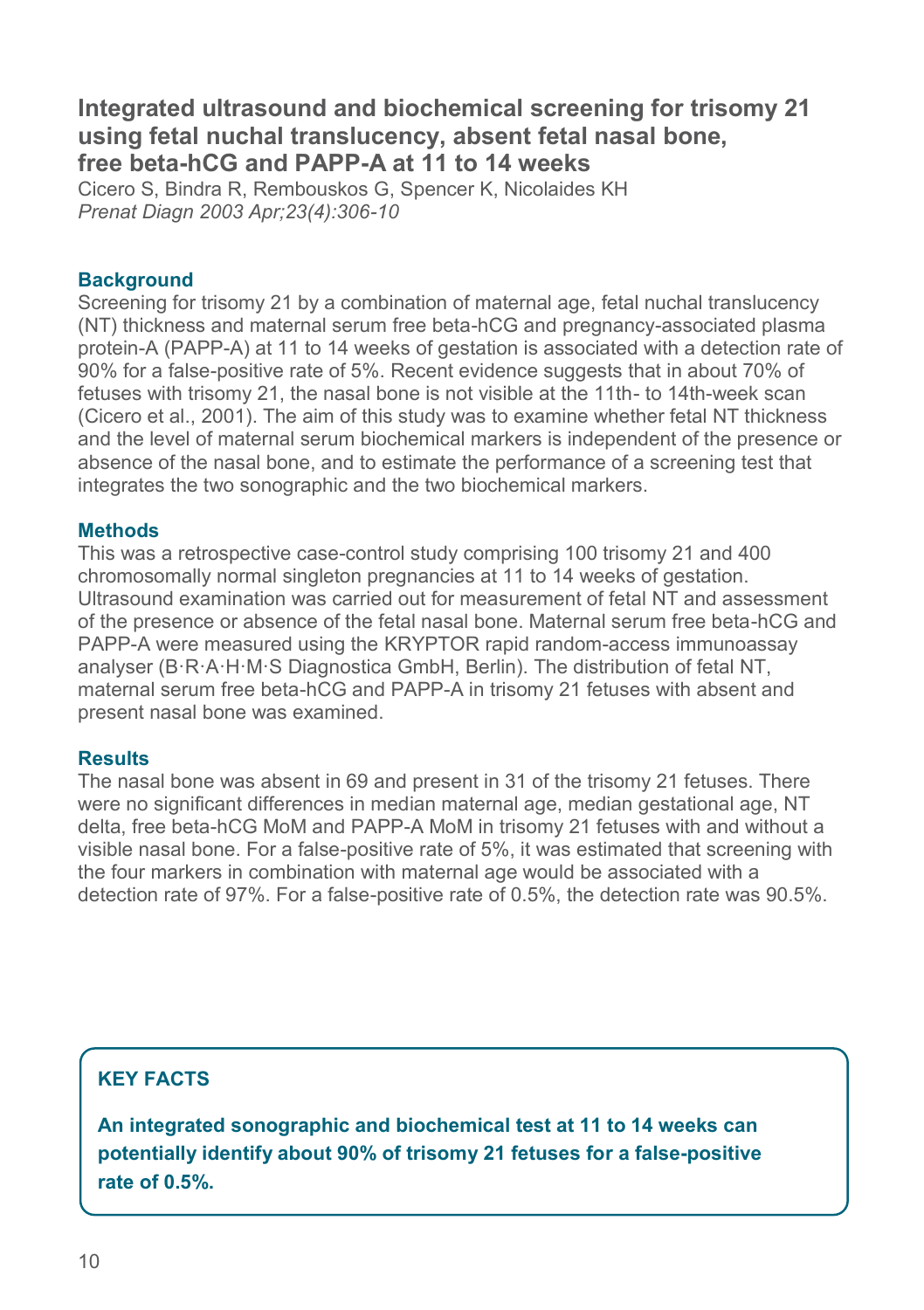## **Maternal weight correction of maternal serum PAPP-A and free beta-hCG MoM when screening for trisomy 21 in the first trimester of pregnancy**

Spencer K, Bindra R, Nicolaides KH *Prenat Diagn 2003 Oct;23(10):851-5* 

#### **Objective**

To assess the suitability of either the log-linear or reciprocal-linear regression procedure for maternal weight correction of biochemical marker MoMs in the first trimester.

#### **Methods**

Data from two prospective first-trimester OSCAR screening programmes including 32,010 women with first-trimester maternal serum-free beta-hCG and PAPP-A measured by the KRYPTOR analyser was analysed by regression analysis to provide parameters for the log-linear and reciprocal-linear MoM correction procedures. Assessment was made by goodness of fit to the data. The impact on detection rate and false-positive rate of the different correction procedures was assessed using statistical modelling with biochemical markers alone.

#### **Results**

Both log-linear and reciprocal-linear correction were shown to fit the data well. For free beta-hCG, the log-linear procedure was marginally superior to the reciprocal-linear procedure (r2=0.986 v 0.980), whilst for PAPP-A the reciprocal-linear procedure was marginally better (r2=0.991 v 0.985). Log-linear correction reduced the variance for both markers more than did the reciprocal-linear procedure. For free beta-hCG, the sd was reduced from 0.2675 to 0.2605 and for PAPP-A, it was reduced from 0.2545 to 0.2336. Correcting for maternal weight was shown to reduce the population falsepositive rate from 7.0 to 6.5%, whilst maintaining the same detection rate at a risk cutoff of 1 in a 100. At individual levels, a two-fold variation in risk was demonstrated depending upon the individual's weight.

## **KEY FACTS**

**To provide accurate individual patient-specific risks for trisomy 21, maternal weight must be taken into account and should be a mandatory data item for screening programmes. Maternal weight correction in the first trimester using free beta-hCG and PAPP-A can be best achieved using the log-linear procedure.**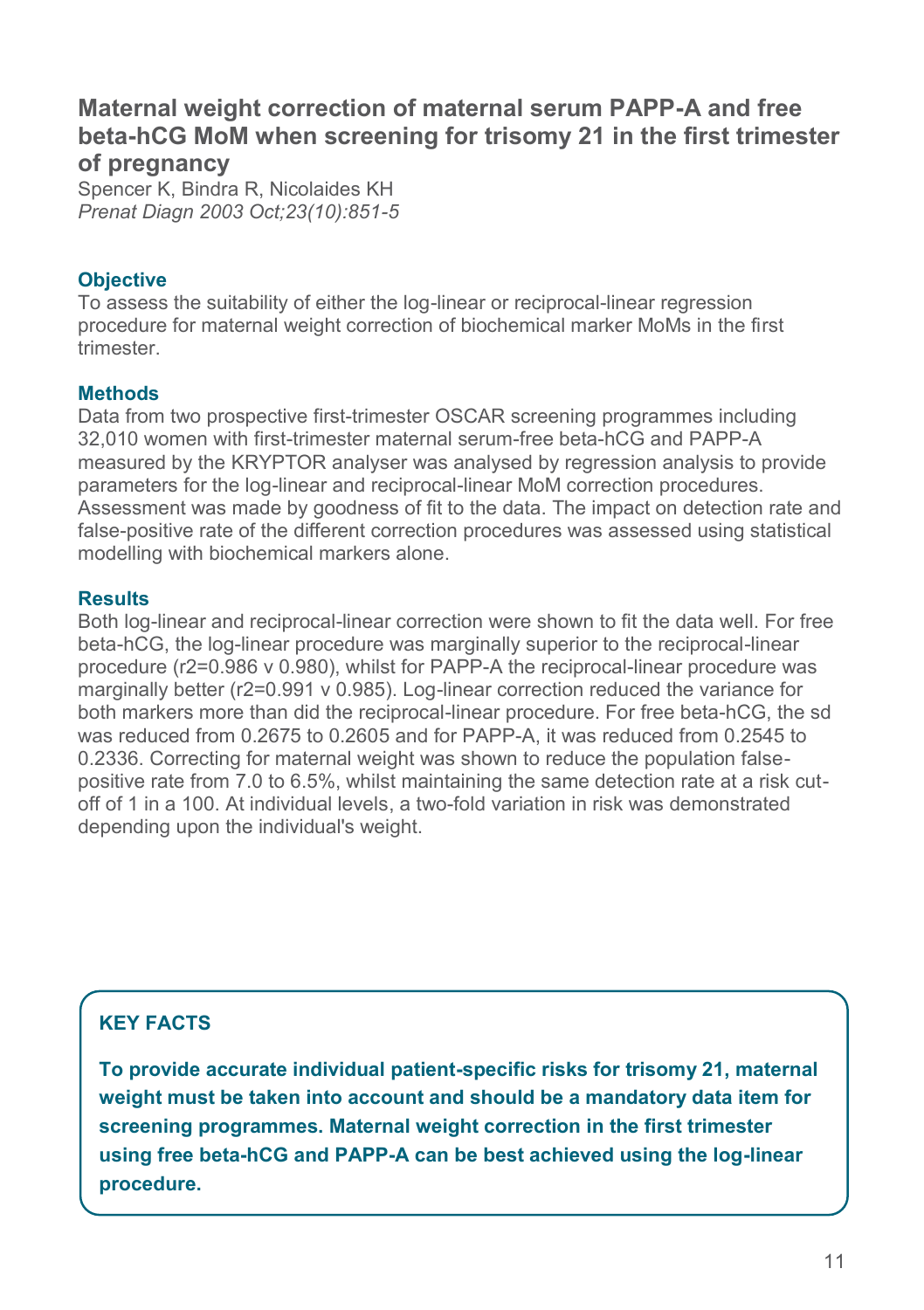## **Dose dependency between cigarette consumption and reduced maternal serum PAPP-A levels at 11-13+6 weeks of gestation**

Kagan KO, Frisova V, Nicolaides KH, and Spencer K *Prenat. Diagn 2007 Sep;27(9):849-53*

#### **Objective**

To examine whether in smokers there is a significant dose dependency between the number of cigarettes per day and levels of free ss-hCG and pregnancy-associated plasma protein A (PAPP-A) at 11-13(+6) weeks of gestation.

#### **Methods**

This was a retrospective analysis of the maternal serum free ss-hCG and PAPP-A levels in relation to the maternal smoking status in 109 263 chromosomally normal singleton pregnancies that had undergone first-trimester screening for Down syndrome by a combination of fetal nuchal translucency thickness and maternal serum biochemistry.

#### **Results**

There were 95 287 nonsmokers and 13 976 cigarette smokers. The overall median PAPP-A MoM among cigarette smokers was 0.827, which was 19.6% lower than the value of 1.029 in nonsmokers (p < 0.0001 for log(10) MoM). The respective values for beta-hCG MoM were 1.003 for smokers and 1.035 for nonsmokers (p < 0.0001 for log(10) MoM) which corresponds to a reduction of 3.1%. There was a significant inverse relationship between the number of cigarettes per day and the level of PAPP-A MoM  $(r = 0.989, p < 0.0001)$  but not the level of free beta-hCG MoM  $(r = 0.733; p = 0.098)$ . Using a statistical modeling approach we found that the screen-positive rate when correcting the PAPP-A MoM by an all or nil smoking factor was reduced by only 0.1% (3.75 vs 3.85%) when compared to correcting with a factor related to the smoking dose per day.

## **KEY FACTS**

**In first-trimester screening for Down syndrome by maternal serum PAPP-A and free beta-hCG the impact of correcting for the dose dependent rather than the all or nil effect of smoking is marginal. However, a dose dependent correction improves the accuracy of the individual patient-specific risk.**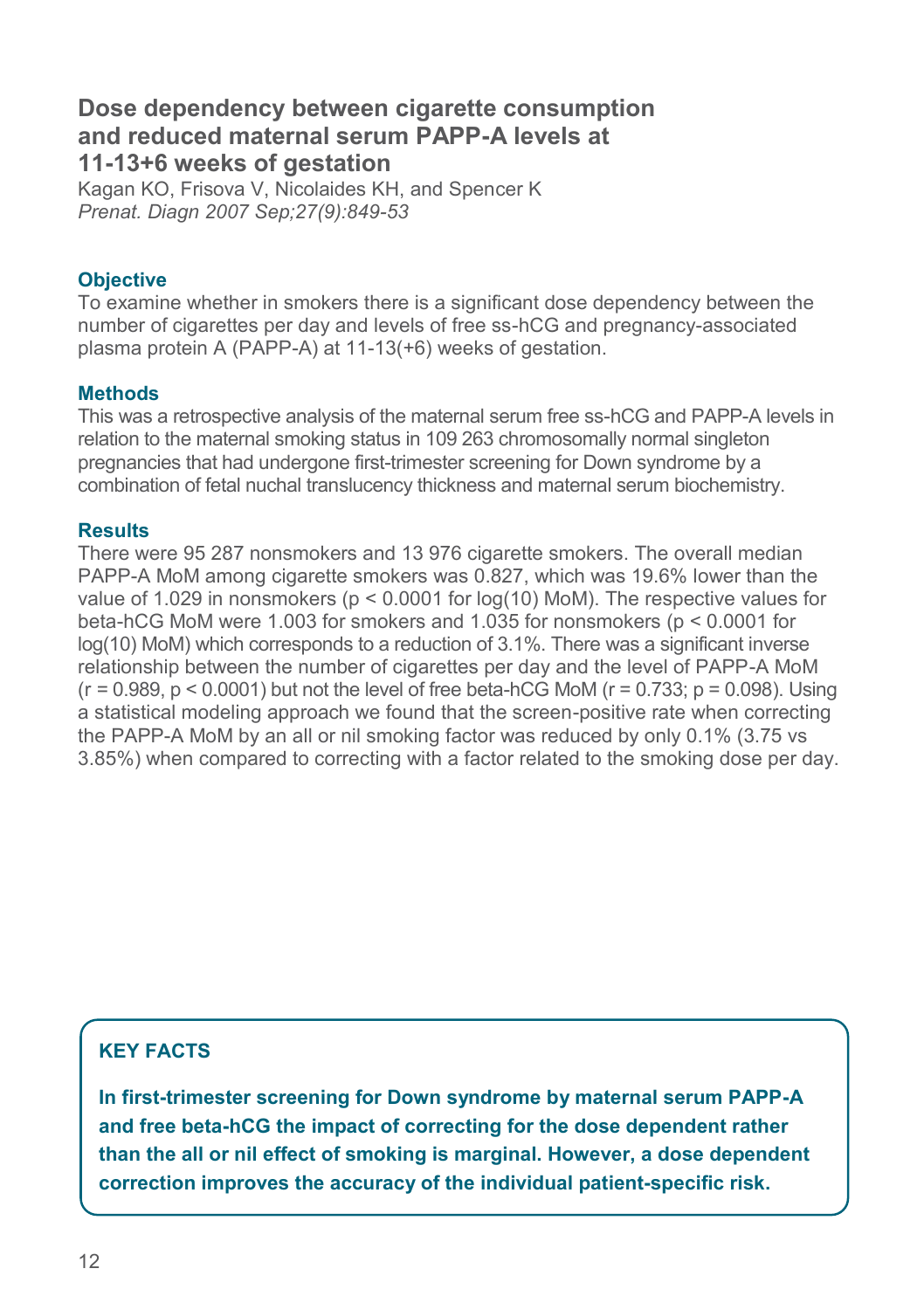## **A mixture model of nuchal translucency thickness in screening for chromosomal defects**

Wright D, Kagan KO, Molina FS, Gazzoni A, and Nicolaides KH *Ultrasound Obstet Gynecol 2008 Apr;31(4):376-83*

#### **Objective**

Fetal nuchal translucency (NT) thickness increases with crown–rump length (CRL). In screening for chromosomal defects patient-specific risks are derived by multiplying the apriori maternal age-related risk by a likelihood ratio, determined from the deviation of the measured NT from the expected median. To quantify this deviation the measured NT is either subtracted (delta NT) or divided by the expected median (multiple of the median method, MoM). This study examines the validity of these methods.

#### **Methods**

NT was prospectively measured at 11+0 to 13+6 weeks in screening for chromosomal defects. The distribution of NT in euploid and chromosomally abnormal fetuses was examined.

#### **Results**

There were 37078 normal pregnancies and 264 with trisomy 21, 81 with trisomy 18, 38 with trisomy 13 and 27 with Turner syndrome. We found that firstly, contrary to the assumption underlying the delta NT method, the distribution of delta NT changes with CRL and secondly, contrary to the assumption underlying the MoM method the distribution of NT was not Gaussian. Fetal NT followed two distributions, one that was dependent on CRL and one that was independent of CRL. The distribution in which NT increases with CRL was observed in about 95% of euploid fetuses, 5% with trisomy 21, 30% with trisomy 18, 15% with trisomy 13 and 10% with Turner syndrome. The median CRL-independent NT was 2.0 mm for the euploid group and 3.4, 5.5, 4.0 and 7.8 mm for trisomies 21, 18, 13 and Turner syndrome, respectively.

### **KEY FACTS**

**The NT thickness in chromosomally normal and abnormal fetuses follows a mixture of a gestation-dependent and gestation-independent distribution.**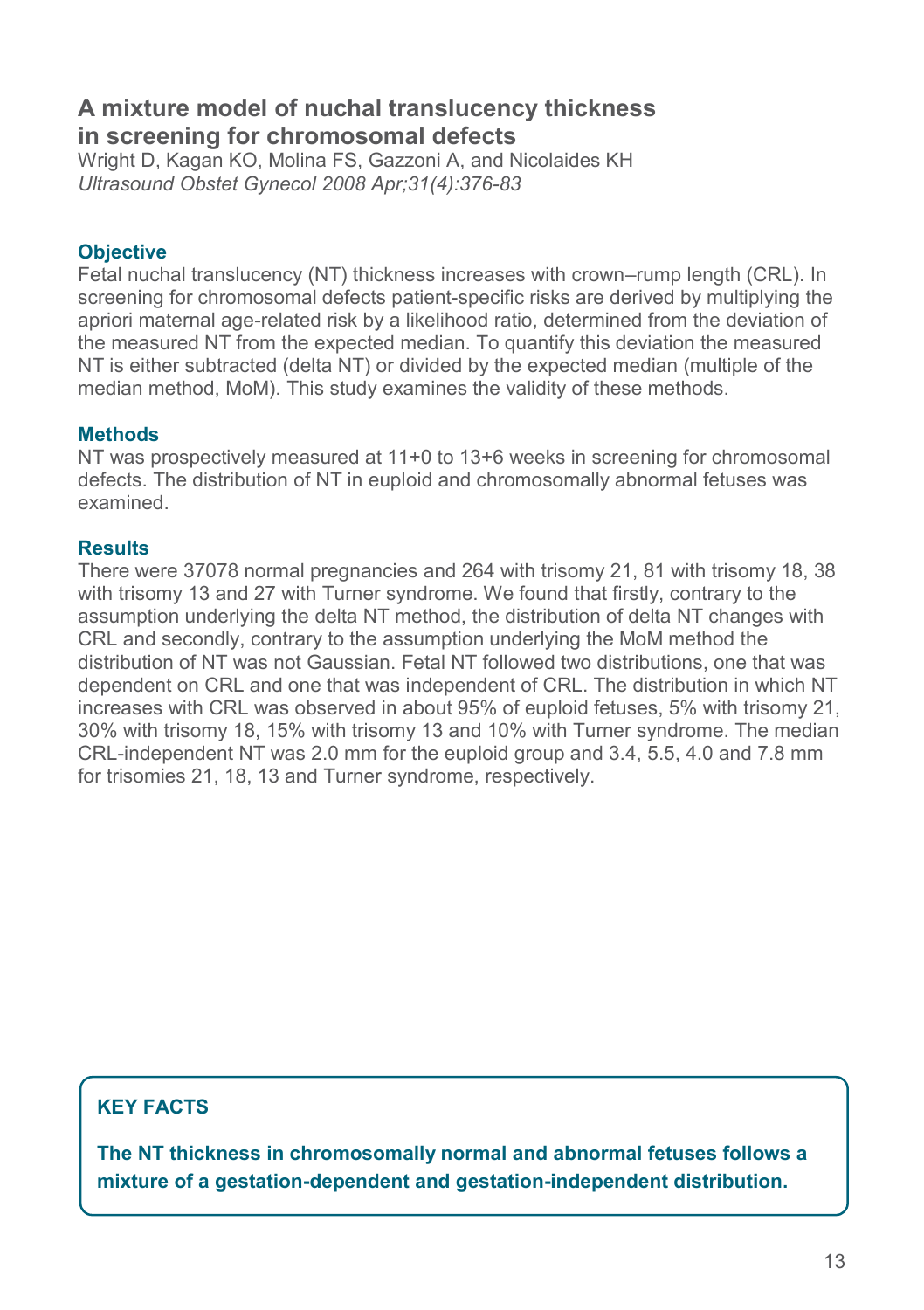## **Impact of a new national screening policy for Down's syndrome in Denmark: population based cohort study**

Ekelund CK, Jørgensen FS, Petersen OB, Sundberg K, Tabor A, Danish Fetal Medicine Research Group *BMJ 2008 Nov 27;337:a2547*

#### **Objective**

To evaluate the impact of a screening strategy in the first trimester, introduced in Denmark during 2004-6, on the number of infants born with Down's syndrome and the number of chorionic villus samplings and amniocenteses, and to determine detection and false positive rates in the screened population in 2005 and 2006.

#### **Design**

Population based cohort study.

#### **Setting**

19 Danish departments of gynaecology and obstetrics and a central cytogenetic registry 2000-7.

#### **Participants**

65 000 pregnancies per year.

#### **Main outcome measures**

The primary outcomes measured were number of fetuses and newborn infants with Down's syndrome diagnosed prenatally and postnatally and number of chorionic villus samplings and amniocenteses carried out. Secondary outcomes measured were number of women screened in 2005 and 2006, screen positive rate, and information on screening in 2005 and 2006 for infants with a postnatal diagnosis of Down's syndrome.

#### **Results**

The number of infants born with Down's syndrome decreased from 55-65 per year during 2000-4 to 31 in 2005 and 32 in 2006. The total number of chorionic villus samplings and amniocenteses carried out decreased from 7524 in 2000 to 3510 in 2006. The detection rate in the screened population in 2005 was 86% (95% confidence interval 79% to 92%) and in 2006 was 93% (87% to 97%). The corresponding false positive rates were 3.9% (3.7% to 4.1%) and 3.3% (3.1% to 3.4%).

### **KEY FACTS**

**The introduction of a combined risk assessment during the first trimester at a national level in Denmark halved the number of infants born with Down's syndrome. The strategy also resulted in a sharp decline in the number of chorionic villus samplings and amniocenteses carried out, even before full implementation of the policy.**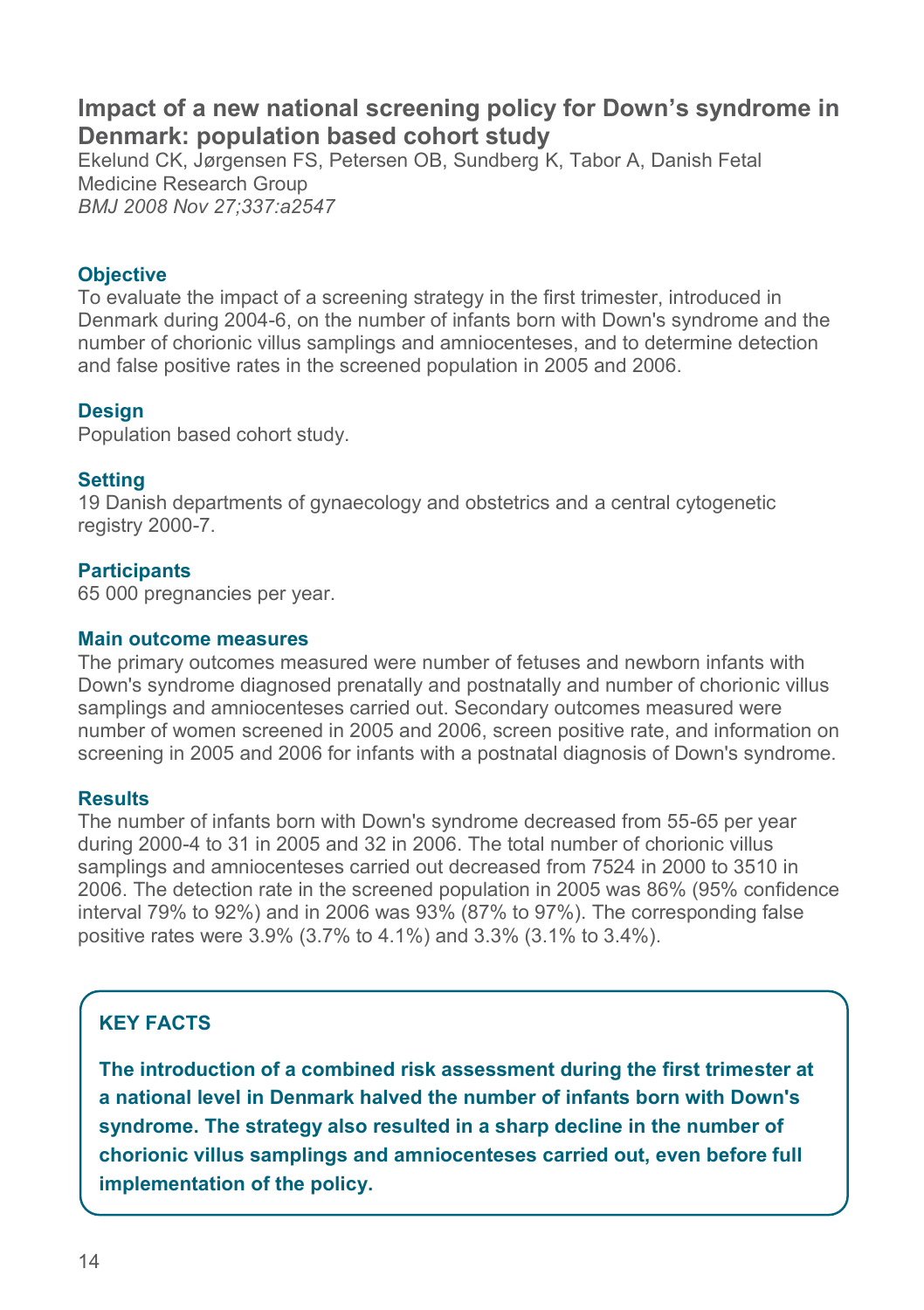## **Screening for trisomies 21, 18 and 13 by maternal age, fetal nuchal translucency, fetal heart rate, free β-hCG and pregnancyassociated plasma protein-A**

Kagan KO, Wright D, Valencia C, Maiz N, and Nicolaides KH *J Hum Reprod 2008;23(9):1968-75*

#### **Background**

A beneficial consequence of screening for trisomy 21 is the early diagnosis of trisomies 18 and 13. Our objective was to examine the performance of first-trimester screening for trisomies 21, 18 and 13 by maternal age, fetal nuchal translucency (NT) thickness, fetal heart rate (FHR) and maternal serum-free β-hCG and pregnancy-associated plasma protein-A (PAPP-A).

#### **Methods**

Prospective screening for trisomy 21 by maternal age, fetal NT, free beta-hCG and PAPP-A at 11(+0)-13(+6) weeks in singleton pregnancies, including 56 376 normal cases, 395 with trisomy 21,122 with trisomy 18 and 61 with trisomy 13. Risk algorithms were developed for the calculation of patient-specific risks for each of the three trisomies based on maternal age, NT, FHR, free beta-hCG and PAPP-A. Detection (DR) and false positive rates (FPR) were calculated and adjusted according to the maternal age distribution of pregnancies in England and Wales in 2000-2002.

#### **Results**

The DR and FPR were 90% and 3%, respectively, for trisomy 21, 91% and 0.2% for trisomy 18 and 87% and 0.2% for trisomy 13. When screen positivity was defined by an FPR of 3% on the risk for trisomy 21 in conjunction with an FPR of 0.2% on the maximum of the risks for trisomies 13 and 18, the overall FPR was 3.1% and the DRs of trisomies 21, 18 and 13 were 91%, 97% and 94%, respectively.

## **KEY FACTS**

**As a side effect of first-trimester screening for trisomy 21, approximately 95% of trisomy 13 and 18 fetuses can be detected with an 0.1% increase in the FPR.**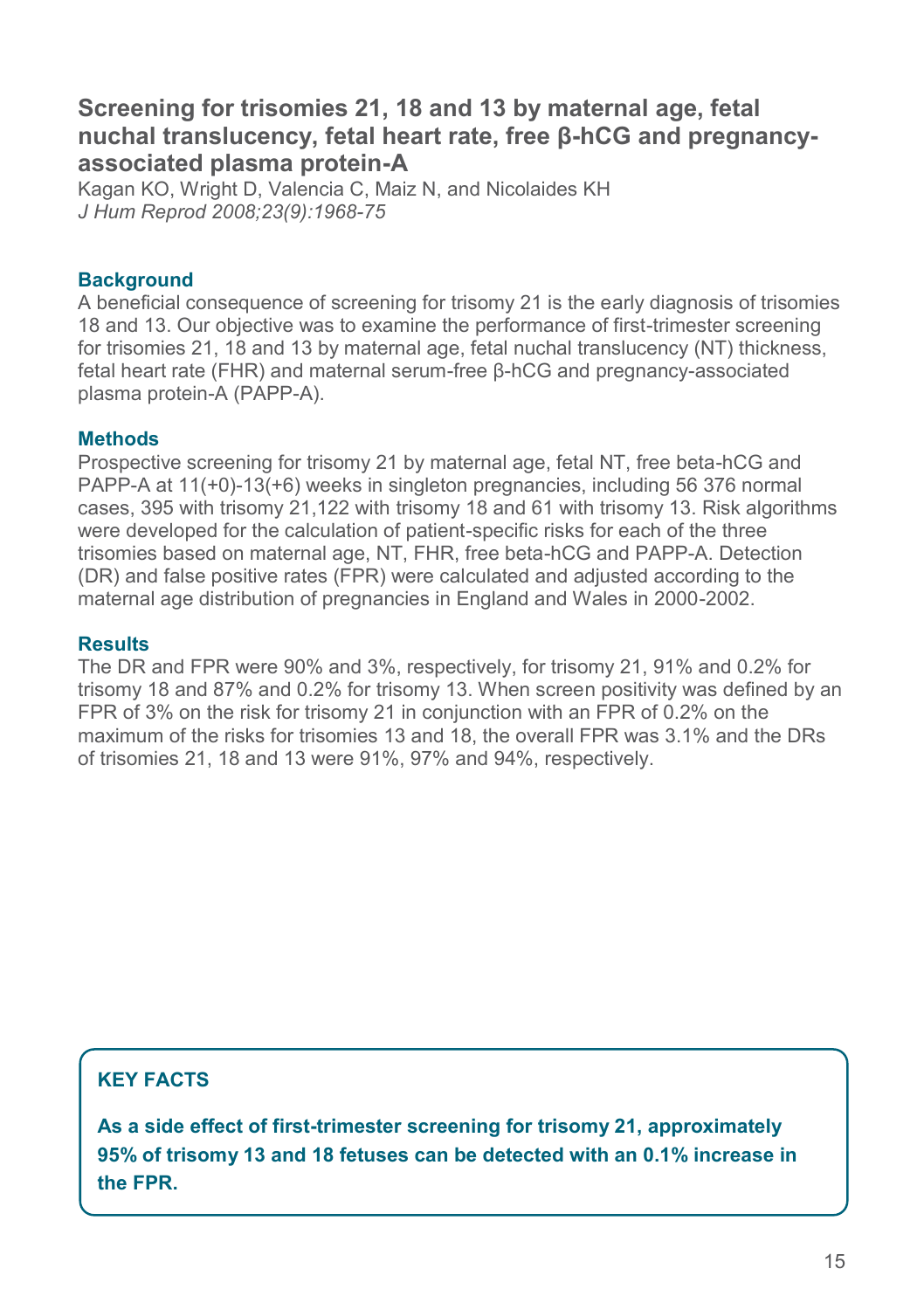**First-trimester screening for trisomy 21 by free beta-human chorionic gonadotropin and pregnancy-associated plasma protein-A: Impact of maternal and pregnancy characteristics**

Kagan KO, Wright D, Spencer K, Molina FS, and Nicolaides KH *Ultrasound Obstet Gynecol 2008;31(5):493-502*

#### **Objective**

To use multiple regression analysis to define the contribution of maternal variables that influence the measured concentration of free beta-human chorionic gonadotropin (βhCG) and pregnancy-associated plasma protein-A (PAPP-A), and the interaction between these covariates, in first-trimester biochemical screening for trisomy 21

#### **Methods**

This was a multicenter study of prospective screening for trisomy 21 by a combination of fetal nuchal translucency thickness, and maternal serum free β-hCG and PAPP-A at 11+0to 13+6 weeks of gestation. In the pregnancies subsequently found to have trisomy 21 and in those with no obvious chromosomal abnormality, we used multiple regression analysis to account for pregnancy characteristics that influence the measured concentrations of free β-hCG and PAPP-A. We fitted Gaussian distributions to the distribution of log multiples of the median (MoM) values in trisomy 21 and in unaffected pregnancies.

#### **Results**

There were 491 cases of trisomy 21 and 96803 chromosomally normal pregnancies. Compared with values in Caucasian women, those who were parous, non-smokers and those who conceived spontaneously, PAPP-A was 57% higher in women of Afro-Caribbean origin, 3% higher in South Asians, 9% higher in East Asians, 2% higher in nulliparous women, 17% lower in smokers and 10% lower in those conceiving by invitro fertilization (IVF). Free β-hCG was12%higher in women of Afro-Caribbean origin, 9%lower in South Asians, 8% higher in East Asians, 2% higher in nulliparous women, 4% lower in smokers and 9% higher in those conceiving by IVF. In screening for trisomy 21 by maternal age and serum free β-hCG and PAPP-A the estimated detection rate was 65% for a false-positive rate of 5%.

## **KEY FACTS**

**In first-trimester biochemical screening for trisomy 21 it is essential to adjust the measured values of free β-hCG and PAPP-A for maternal and pregnancy characteristics.**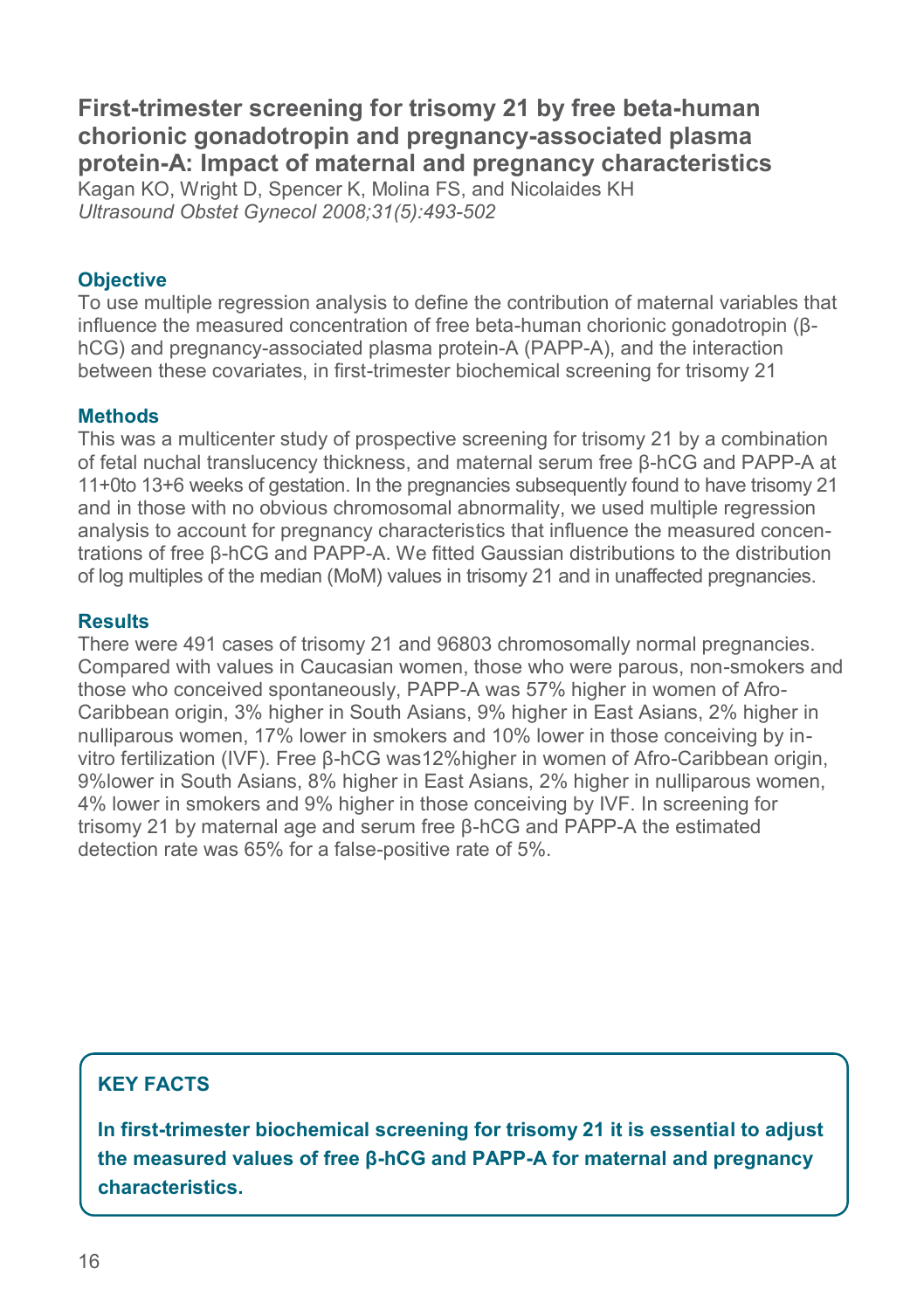## **Medians and correction factors for biochemical and ultrasound markers in Chinese women undergoing first-trimester screening for trisomy 21**

Sahota DS, Leung TY, Fung TY, Chan LW, Law LW, Lau TK *Ultrasound Obstet Gynecol 2009 Apr;33(4):387-93*

#### **Objective**

To establish normative values and distribution parameters of first-trimester maternal serum free beta-human chorionic gonadotropin (beta-hCG), pregnancy-associated plasma protein-A (PAPP-A) and fetal nuchal translucency (NT) thickness in Chinese women and to examine the effects of covariates on their levels.

#### **Methods**

Maternal serum free beta-hCG, PAPP-A and fetal NT were measured in 9762 women presenting for first-trimester combined screening for Down syndrome at 11 to 14 weeks of gestation. Individuals' markers were converted to multiples of the median (MoM) using expected medians estimated by performing a weighted regression analysis. Multivariate regression analysis was performed to assess the influence of maternal weight, parity, ethnicity, chorionicity in twin pregnancies, smoking, insulin-dependent diabetes and mode of conception on individual marker MoM levels.

#### **Results**

Both free beta-hCG and PAPP-A median values demonstrated an exponential relationship with gestational age in days. Multivariate regression analysis indicated that free beta-hCG MoM was statistically significantly dependent on maternal weight (P < 0.0001) and chorionicity in twin pregnancy (both monochorionic and dichorionic P < 0.0001), that PAPP-A MoM was dependent on maternal weight (P < 0.0001), parity (P < 0.0001), chorionicity in twin pregnancy (both monochorionic and dichorionic P < 0.0001) and mode of conception  $(P = 0.002)$ , and that fetal NT-MoM was dependent on maternal weight ( $P = 0.0006$ ) and mode of conception ( $P = 0.012$ ).

## **KEY FACTS**

**Normative values have been generated to allow conversion of NT, free betahCG and PAPP-A to their MoM equivalents and correction factors have been determined to adjust for maternal and pregnancy characteristics for use in ethnic Chinese women undergoing first-trimester screening for aneuploidy.**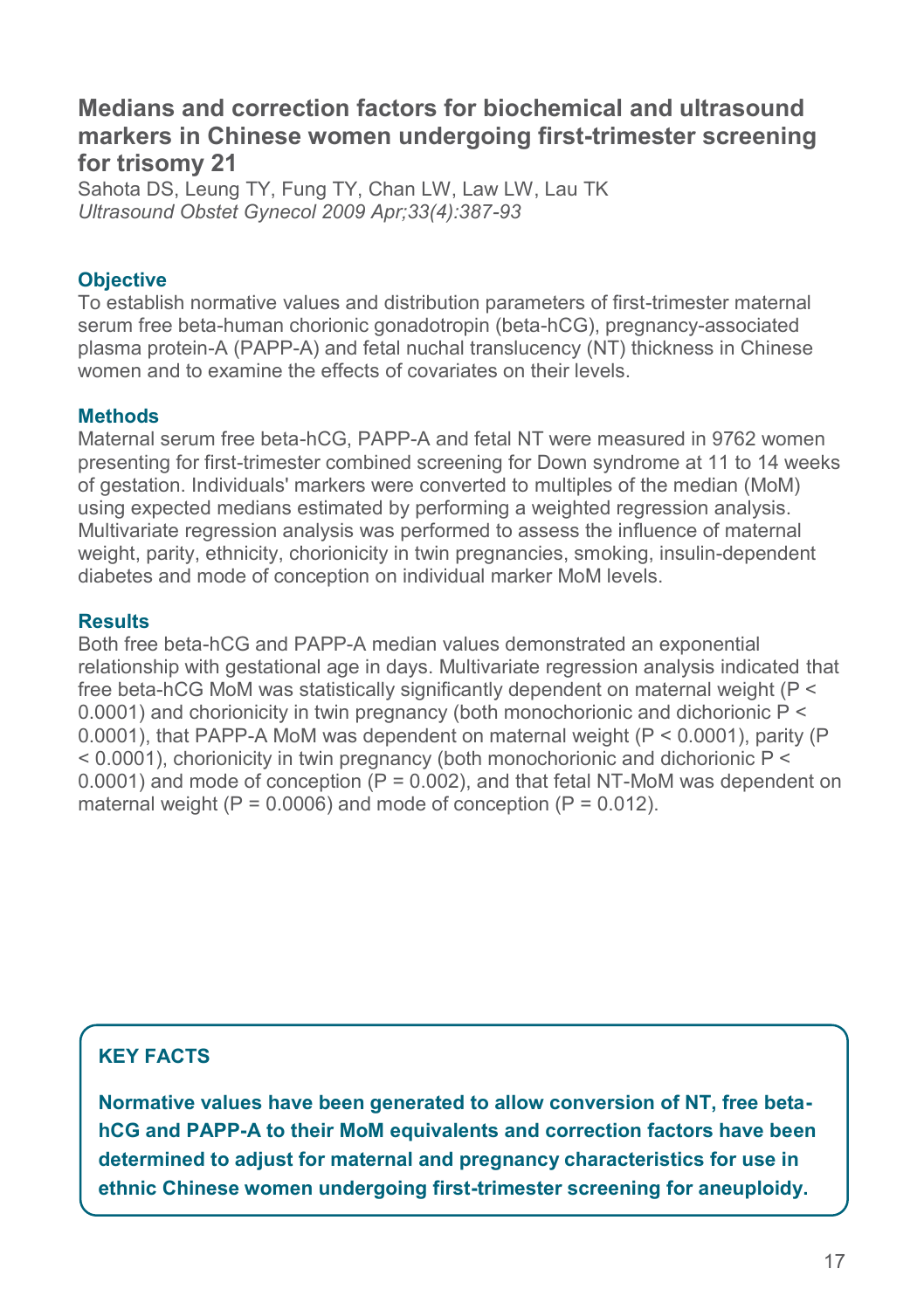## **First-trimester screening markers are altered in pregnancies conceived after IVF/ICSI**

Gjerris AC, Loft A, Pinborg A, Christiansen M, Tabor A *Ultrasound Obstet Gynecol 2009 Jan;33(1):8-17*

#### **Objective**

To determine the levels of first-trimester screening markers and to assess the falsepositive rate for first-trimester combined screening for Down syndrome in a large national population of women pregnant after assisted reproductive technology (ART), in order to decide whether or not to correct risk calculation for mode of conception.

#### **Methods**

A national prospective cohort study of 1000 pregnancies achieved after ART was compared with a control group of 2543 pregnancies conceived spontaneously. All women completed a first-trimester combined screening program. Risk calculation was performed retrospectively based on the screening parameters to avoid bias due to the use of different algorithms of risk calculation.

#### **Results**

In chromosomally normal pregnancies conceived after in-vitro fertilization (IVF) and intracytoplasmic sperm injection (ICSI), the pregnancy-associated plasma protein-A multiples of the median value was significantly decreased when compared with that of pregnancies conceived spontaneously (0.78 and 0.79 vs. 0.98), while there was no difference in the group treated by frozen embryo replacement. There was no difference in the level of free beta-human chorionic gonadotropin between groups. The median nuchal translucency thickness was smaller in the overall ART group compared with controls. The false-positive rate of first-trimester combined screening in the overall ART group, adjusted for maternal age, was significantly higher when compared with controls (9.0% vs. 6.0%).

## **KEY FACTS**

**It seems advisable to use a population of IVF/ICSI pregnancies to establish median curves for the first-trimester serum screening parameters and perhaps also for nuchal translucency thickness. However, care must be taken, as different ART treatment methods and aspects of medical history seem to alter the screening parameters in different ways.**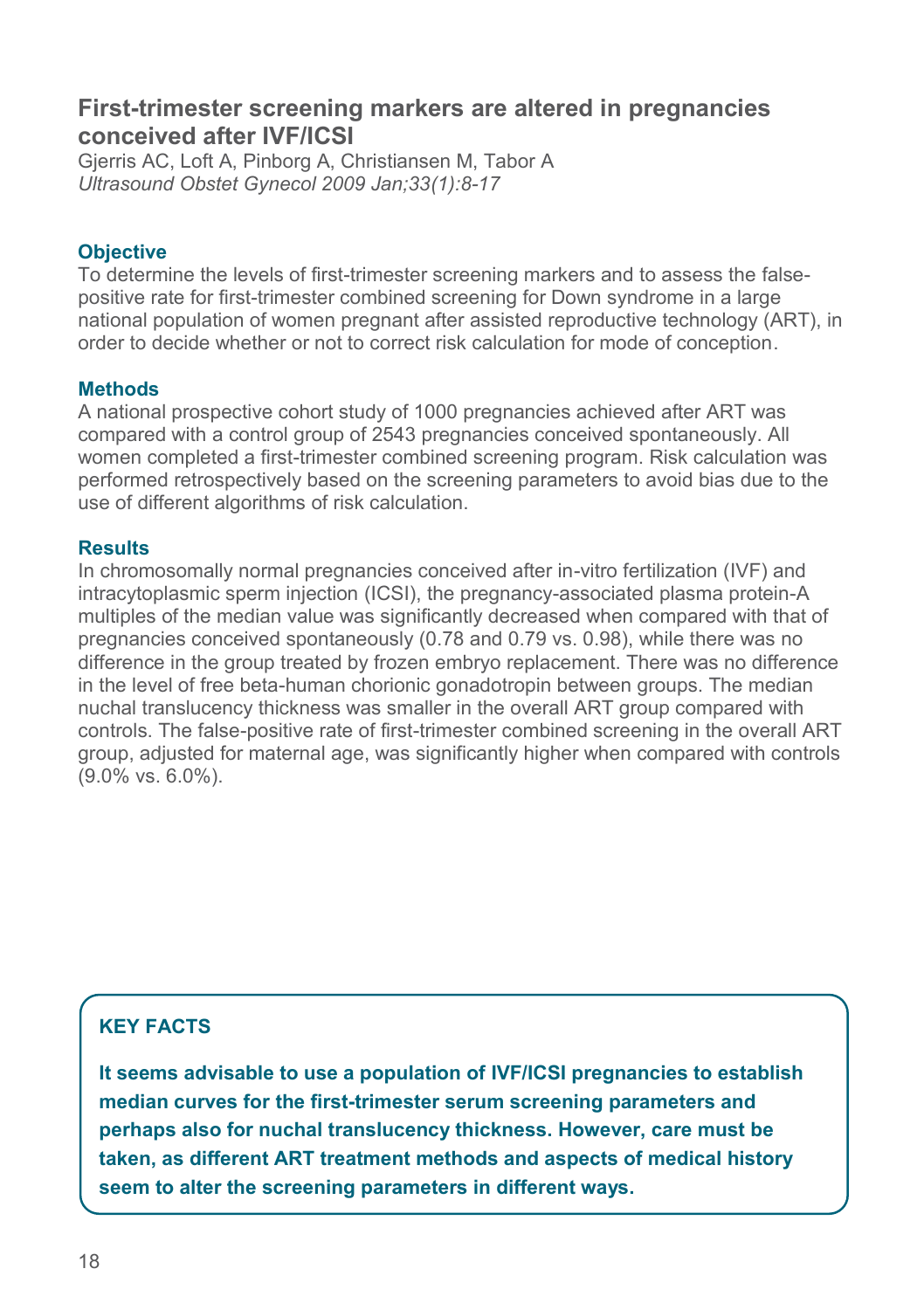## **First-trimester combined screening for trisomy 21 at 7-14 weeks' gestation**

Wright D, Spencer K, Kagan K, Tørring N, Petersen OB, Christou A, Kallikas J, and Nicolaides KH *Ultrasound Obstet Gynecol 2010;36(4):404-11*

#### **Objective**

To establish an algorithm for first-trimester combined screening for trisomy 21 with biochemical testing from 7 to 14 weeks' gestation and ultrasound testing at 11–13 weeks.

#### **Methods**

This was a multicenter study of 886 pregnancies with trisomy 21 and 222 475 unaffected pregnancies with measurements of free β-human chorionic gonadotropin (βhCG) and pregnancy-associated plasma protein-A (PAPP-A) at 7–14 weeks' gestation. Multiple regression modeling of log-transformed marker values was used to produce log multiples of the median (MoM) values for PAPP-A and free β-hCG. The models included terms for the center attended and the machine used for biochemical analysis, gestational age, maternal racial origin, maternal weight, smoking status and method of conception. Bivariate Gaussian distributions were fitted to log MoM PAPP-A and log MoM free β-hCG in trisomy 21 and in unaffected pregnancies. In each case the patientspecific risk for trisomy 21 was estimated by multiplying the individual maternal agerelated risk with the likelihood ratio (LR) for fetal nuchal translucency (NT) according to the mixture model and the combined LR for maternal serum free β-hCG and PAPP-A. Estimates of detection rates for trisomy 21 and false-positive rates were calculated for combined screening with measurements of NT at 12 weeks together with measurements of free β-hCG and PAPP-A from 8 to 13 weeks.

#### **Results**

In trisomy 21 pregnancies the mean log MoM free β-hCG increased linearly with gestation between 7 and 14 weeks, whereas the relation between log MoM PAPP-A and gestation was fitted by a quadratic equation such that the maximum separation between trisomy 21 and unaffected pregnancies occurs at 9–10 weeks. At a falsepositive rate of 3% the detection rate of combined screening at 12 weeks was 86% and this increased to 90% by biochemical testing at 9 weeks and ultrasound scanning at 12 weeks. The detection rate increased to 92% by measuring PAPP-A at 9 weeks and free β-hCG at the time of the scan at 12 weeks.

## **KEY FACTS**

**The performance of first-trimester biochemical screening for trisomy 21 is best at 9–10 weeks rather than at 7–8 or 11–14 weeks.**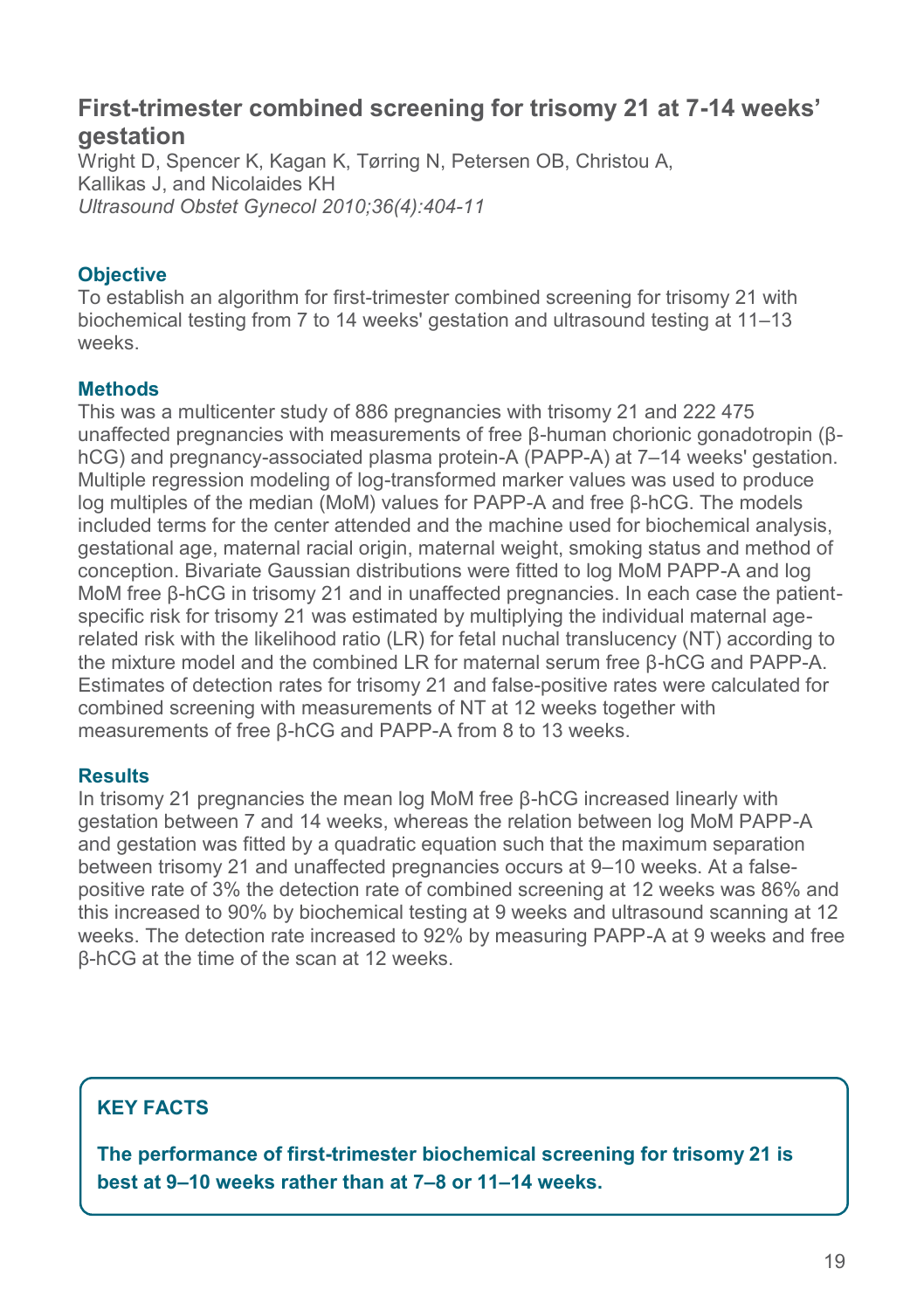## **First-trimester screening for trisomy 21 with adjustment for biochemical results of previous pregnancies**

Wright D, Syngelaki A, Birdir C, Bedei I, and Nicolaides KH *Fetal Diagn Ther 2011;30(3):194-202*

#### **Objective**

To investigate the effect of associations in serum free β-hCG and PAPP-A between successive pregnancies on the performance of screening for trisomy 21 at 11-13 weeks' gestation.

#### **Methods**

In 8,499 women with two consecutive pregnancies, including 49 women with fetal trisomy 21 in the second pregnancy, the correlation in serum free β-hCG multiples of the median (MoM) and PAPP-A MoM between pregnancies was determined, and the effects of correcting for the correlation on the performance of screening was estimated.

#### **Results**

There were significant associations between pregnancies in free  $\beta$ -hCG MoM (r = 0.4435) and PAPP-A MoM ( $r = 0.4796$ ). In screening by maternal age and biochemistry at a risk cutoff of 1 in 100, in the second pregnancies the false-positive rate was 35.5% for those with screen-positive results in the first pregnancy, and this was reduced to 17.1% after adjustment for the results of the first pregnancy. Similarly, in women with screen-negative results in the first pregnancy, adjustment for the results improved the detection rate in the second pregnancy from 66.7 to 81.2%.

## **KEY FACTS**

**In screening for trisomy 21, adjustment for the biochemical findings in a previous pregnancy has major effects on individual patient-specific risks, increases the detection rate and reduces the false-positive rate.**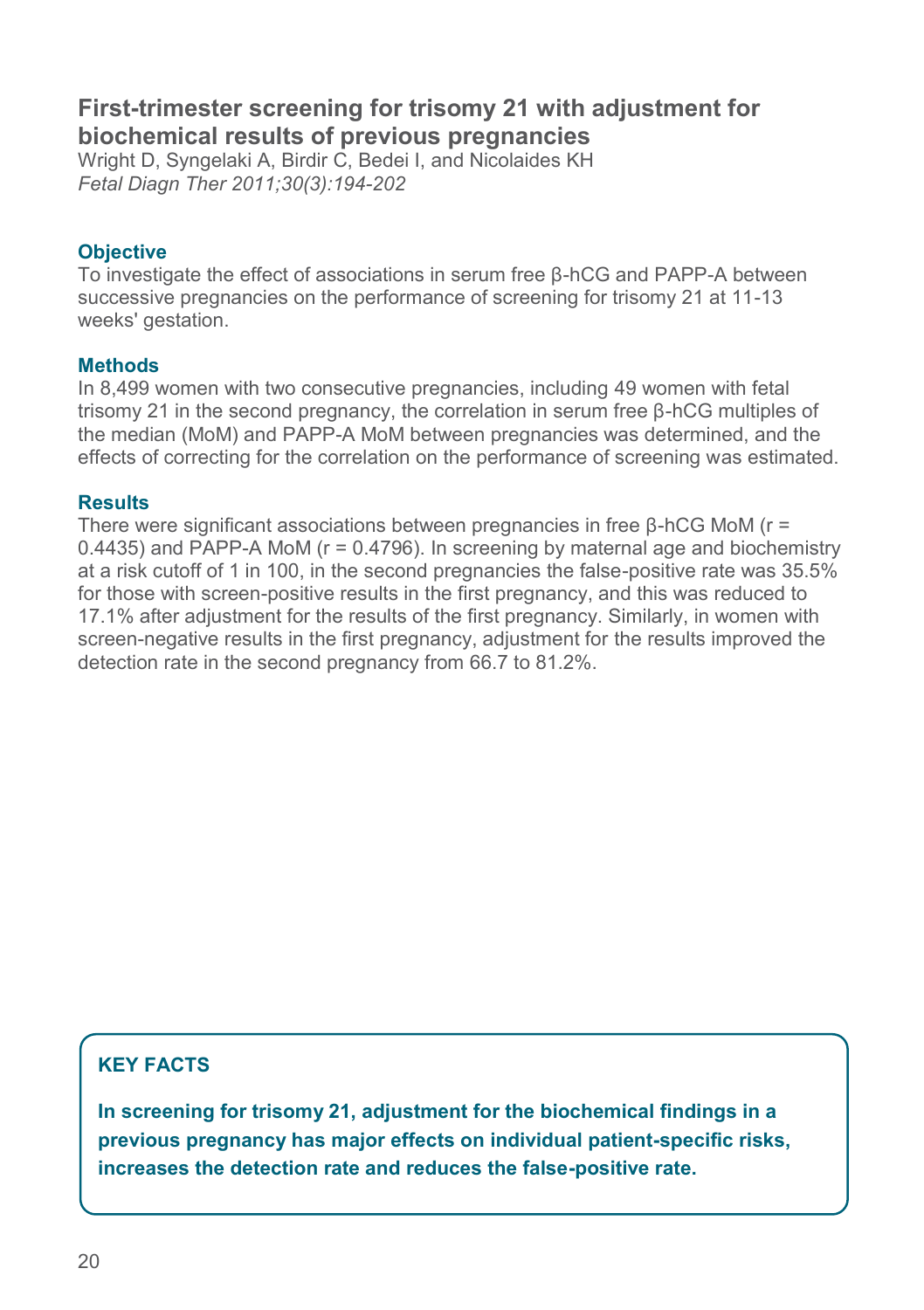## **A reassessment of biochemical marker distributions in trisomy 21 affected and unaffected twin pregnancies in the first trimester**

Madsen HN, Ball S, Wright D, Tørring N, Petersen OB, Nicolaides KH, Spencer K *Ultrasound Obstet Gynecol 2011 Jan;37(1):38-47*

#### **Objective**

To estimate the difference between levels of the two biochemical markers pregnancyassociated plasma protein-A (PAPP-A) and maternal serum free β-human chorionic gonadotropin (free β-hCG) in twin pregnancies relative to singleton pregnancies and establish an improved screening procedure for chromosomal abnormalities such as trisomy 21 in twin pregnancies.

#### **Methods**

4843 unaffected and 47 trisomy 21-affected twin pregnancies were included in the study. Chorionicity-specific medians were generated for PAPP-A and free β-hCG from gestational ages 8 to 14 weeks. Multiple of the median values for each of the biochemical markers were calculated. Detection rates and false-positive rates were estimated for screening tests incorporating nuchal translucency and maternal age, with and without biochemistry.

#### **Results**

Medians for the two biochemical markers for monochorionic and dichorionic twins in unaffected pregnancies show a gestational age-specific increase relative to singleton medians. Allowing for gestation and chorionicity, twin pregnancies affected with trisomy 21 had higher levels of free β-hCG and lower levels of PAPP-A. Adding biochemistry into the risk assessment using a fixed risk cut-off of 1 in 100 increased the detection rate for fetal trisomy 21 in dizygotic twin pregnancies from 78 to 90%, and decreased the false-positive rate from 8.0 to 5.9%.

## **KEY FACTS**

**Generation of chorionicity-specific medians for the biochemical markers and their use in risk assessment can improve the performance of first-trimester screening for chromosomal abnormalities in twins to a level comparable with that in singleton pregnancies.**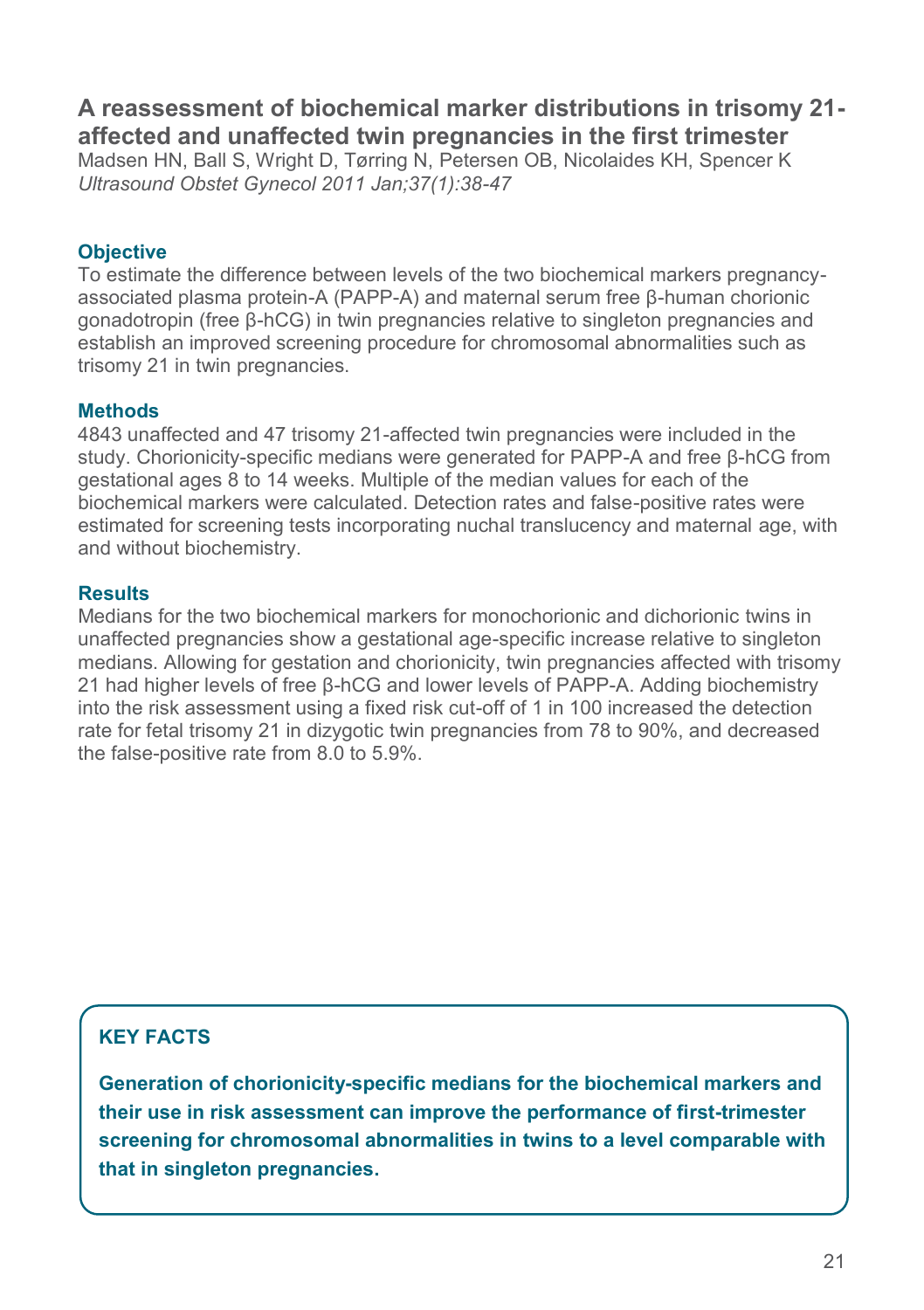## **Prospective study evaluating performance of first-trimester combined screening for trisomy 21 using repeat sampling of maternal serum markers PAPP-A and free β-hCG**

Ekelund C, Wright D, Ball S, Kirkegaard I, Nørgaard P, Sørensen S, Friis-Hansen L, Jørgensen FS, Tørring N, Bech BH, Petersen OB, Tabor A *Ultrasound Obstet Gynecol 2012 Sep;40(3):276-81*

#### **Objective**

To prospectively evaluate the performance of first-trimester combined screening for trisomy 21 using the biochemical markers pregnancy-associated plasma protein-A (PAPP-A) and free beta-human chorionic gonadotropin (free β-hCG) obtained before and at the time of the nuchal translucency (NT) scan.

#### **Methods**

Three fetal medicine departments in Denmark participated in the study. Screening for trisomy 21 was set up as a two-step approach with blood sampling performed before the NT scan (early sample) and again at the time of the NT scan (late sample). PAPP-A and free β-hCG were measured on both the early and late samples. Age-standardized detection and false-positive rates for different screening protocols were calculated.

#### **Results**

We collected two blood samples in 27 pregnancies affected by trisomy 21 and in 3891 control pregnancies. The early samples were taken between gestational ages  $8 + 0$  and 13 + 6 weeks, and the late samples between 11 + 3 and 14 + 6 weeks. The median interval between the samples was 17 (range, 1-40) days. We found a significantly better estimated screening performance when using early sampling vs late sampling (P) < 0.05). With a risk cut-off of 1 in 100, at the time of the risk assessment the estimated detection and false-positive rates when using the early sample were 91% (95% CI, 81- 98%) and 1.6% (95% CI, 1.3-2.0%), respectively. For fixed false-positive rates the highest detection rates were achieved using both blood samples. When comparing early sampling vs double sampling there was no significant difference in screening performance.

## **KEY FACTS**

**In combined first-trimester screening for trisomy 21, use of early sampling with measurement of PAPP-A and free β-hCG before the time of the NT scan can optimize screening performance. Using maternal serum markers obtained both before and at the time of the NT scan has the potential to further improve performance, but larger studies are needed to confirm this potential.**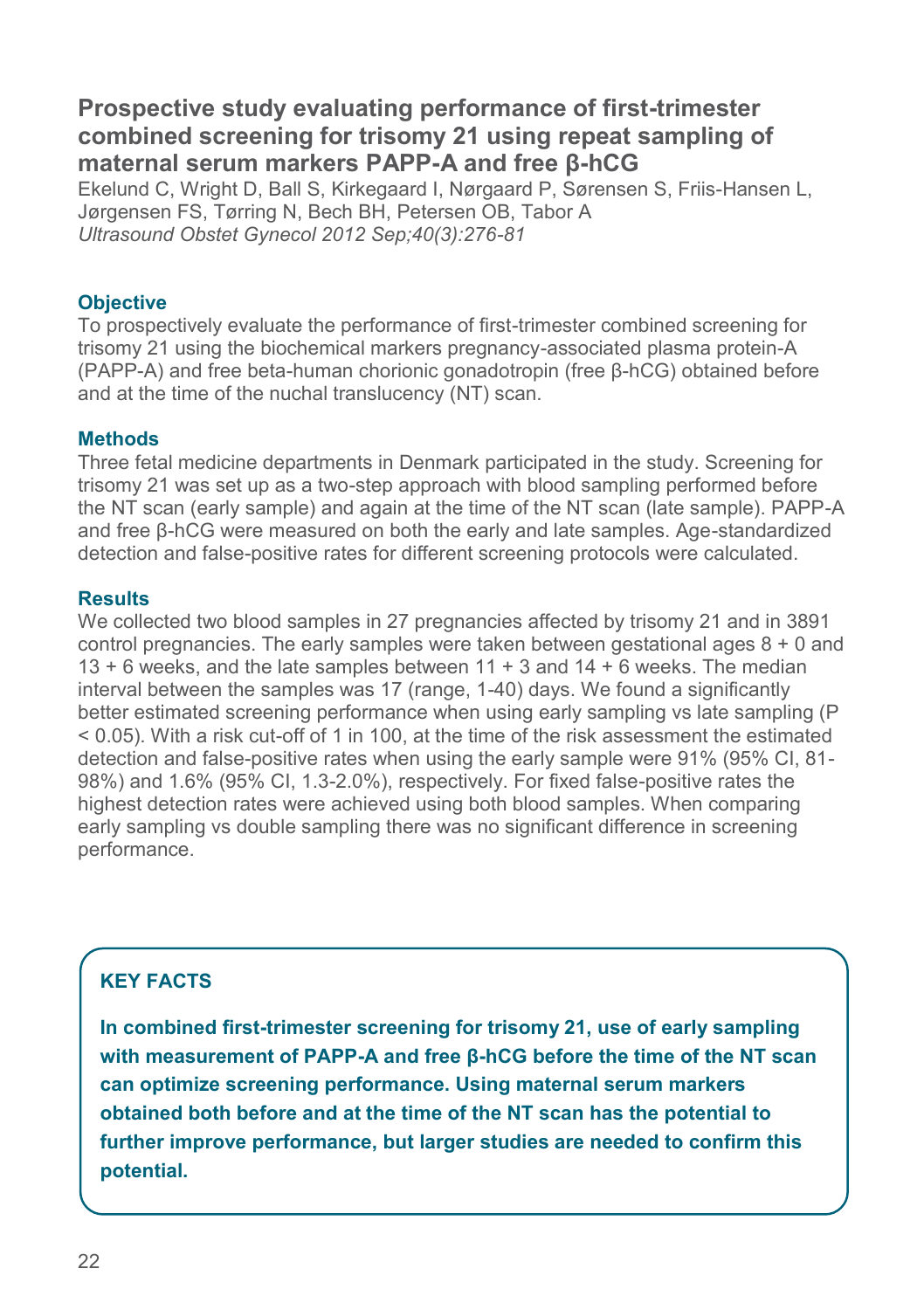## **Screening for trisomies 21, 18 and 13 by cell-free DNA analysis of maternal blood at 10-11 weeks' gestation and the combined test at 11-13 weeks**

Quezada MS, Gil MM, Francisco C, Oròsz G, Nicolaides KH *Ultrasound Obstet Gynecol 2015 Jan;45(1):36-41*

#### **Objective**

To examine in a general population the performance of cell-free DNA (cfDNA) testing for trisomies 21, 18 and 13 at 10-11 weeks' gestation and compare it to that of the combined test at 11-13 weeks.

#### **Method**

In 2905 singleton pregnancies, prospective screening for trisomies was performed by chromosome-selective sequencing of cfDNA in maternal blood at 10-11 weeks' gestation and by the combined test at 11-13 weeks' gestation.

#### **Results**

Median maternal age of the study population was 36.9 (range, 20.4-51.9) years. Results from cfDNA analysis were provided for 2851 (98.1%) cases and these were available within 14 days from sampling in 2848 (98.0%) cases. The trisomic status of the pregnancies was determined by prenatal or postnatal karyotyping or clinical examination of the neonates. Of the 2785 pregnancies with a cfDNA result and known trisomic status, cfDNA testing correctly identified all 32 cases with trisomy 21, nine of 10 with trisomy 18 and two of five with trisomy 13, with false-positive rates of 0.04%, 0.19% and 0.07%, respectively. In cases with discordant results between cfDNA testing and fetal karyotype, the median fetal fraction was lower than in those with concordant results (6% vs 11%). Using the combined test, the estimated risk for trisomy 21 was ≥ 1/100 in all trisomic cases and in 4.4% of the non-trisomic pregnancies.

## **KEY FACTS**

**The performance of first-trimester cfDNA testing for trisomies 21 and 18 in the general population is similar to that in high-risk pregnancies. Most falsepositive and false-negative results from cfDNA testing could be avoided if the a priori risk from the combined test is taken into account in the interpretation of individual risk.**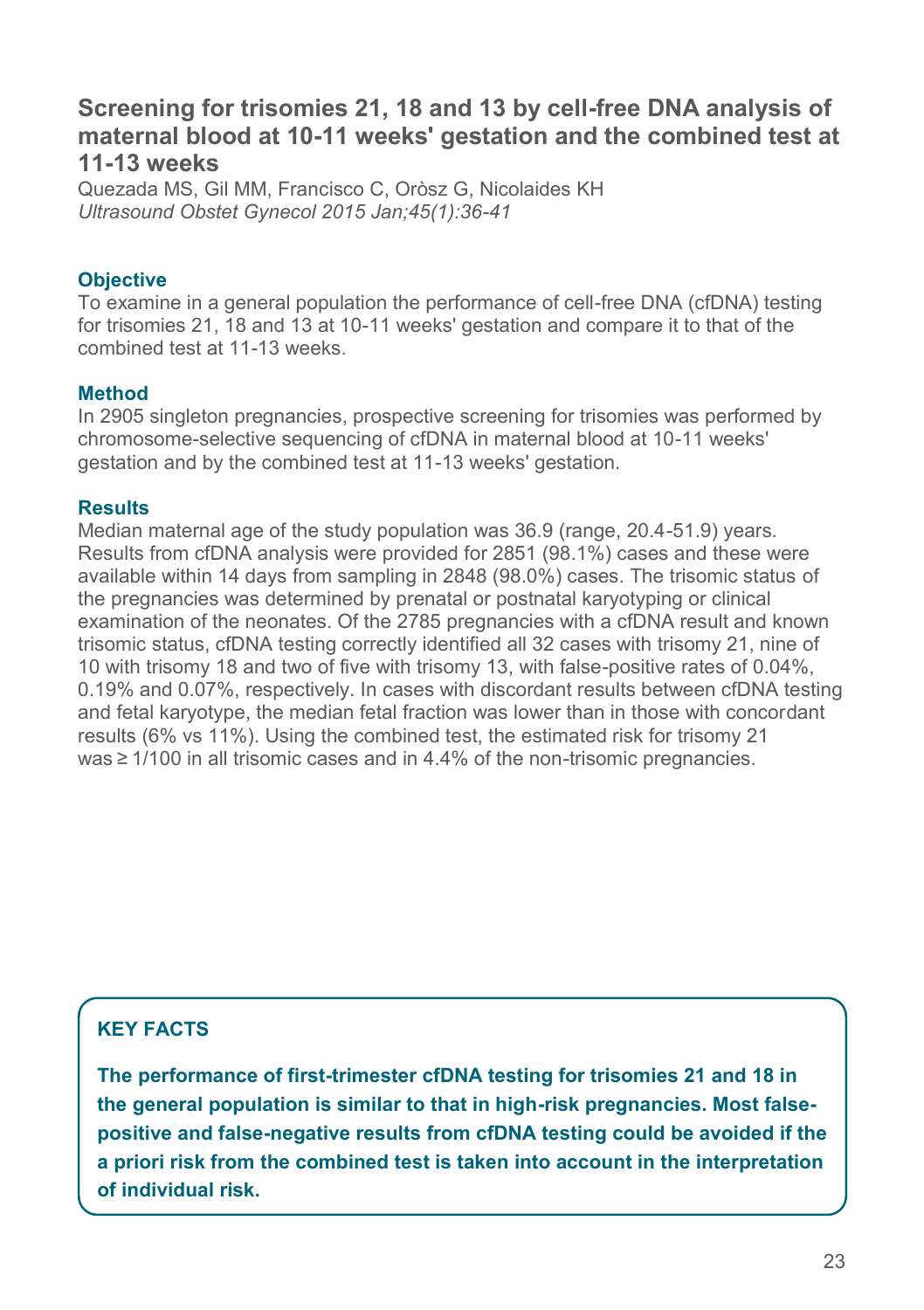## **Pregnancy outcomes regarding maternal serum AFP value in second trimester screening**

Bartkute K, Balsyte D, Wisser J, Kurmanavicius J *J Perinat Med 2017 Oct 26;45(7):817-820*

The aim of this study was to evaluate the predictive value of  $\alpha$ -fetoprotein in maternal serum (MS-AFP) as a marker for diverse pregnancy outcomes.

#### **Methods**

The study was based on pregnancy and delivery data from 5520 women between 1999 and 2014 at University Hospital of Zurich (UHZ).

#### **Inclusion criteria**

Both MS-AFP and pregnancy outcome were known for the same pregnancy. Pregnancy outcomes and characteristics such as fetal malformation, intrauterine fetal death (IUFD) and intrauterine growth retardation as well as maternal age, weight before pregnancy, gestational age (GA) at delivery, newborn weight, length and head circumference were analyzed with respect to the MS-AFP value. MS-AFP value was categorized into three groups: elevated MS-AFP >2.5 multiples of the median (MoM), normal 0.5-2.49 MoM and decreased <0.5 MoM.

#### **Results**

Newborn weight (g) and length (cm) were significantly lower in the elevated MS-AFP (P<0.001) group, and infants had 1 week lower GA at delivery (P<0.05). In the group of elevated MS-AFP (n=46), 26.1% of pregnancies were significantly related to adverse pregnancy outcomes, such as fetal malformations, fetuses small for gestational age (SGA) and IUFD. Adverse pregnancy outcomes of 5.6% were registered in the group of normal MS-AFP and 7.3% in the group of low MS-AFP (P<0.05).

## **KEY FACTS**

**MS-AFP level in the second trimester is still an important indicator of fetal surface malformations; however, ultrasound still outweighs as a screening method. Nevertheless, pregnant women with elevated MS-AFP values and with no sonographically detected fetal malformations should additionally receive the third trimester ultrasound examination to exclude other possible complications of pregnancy.**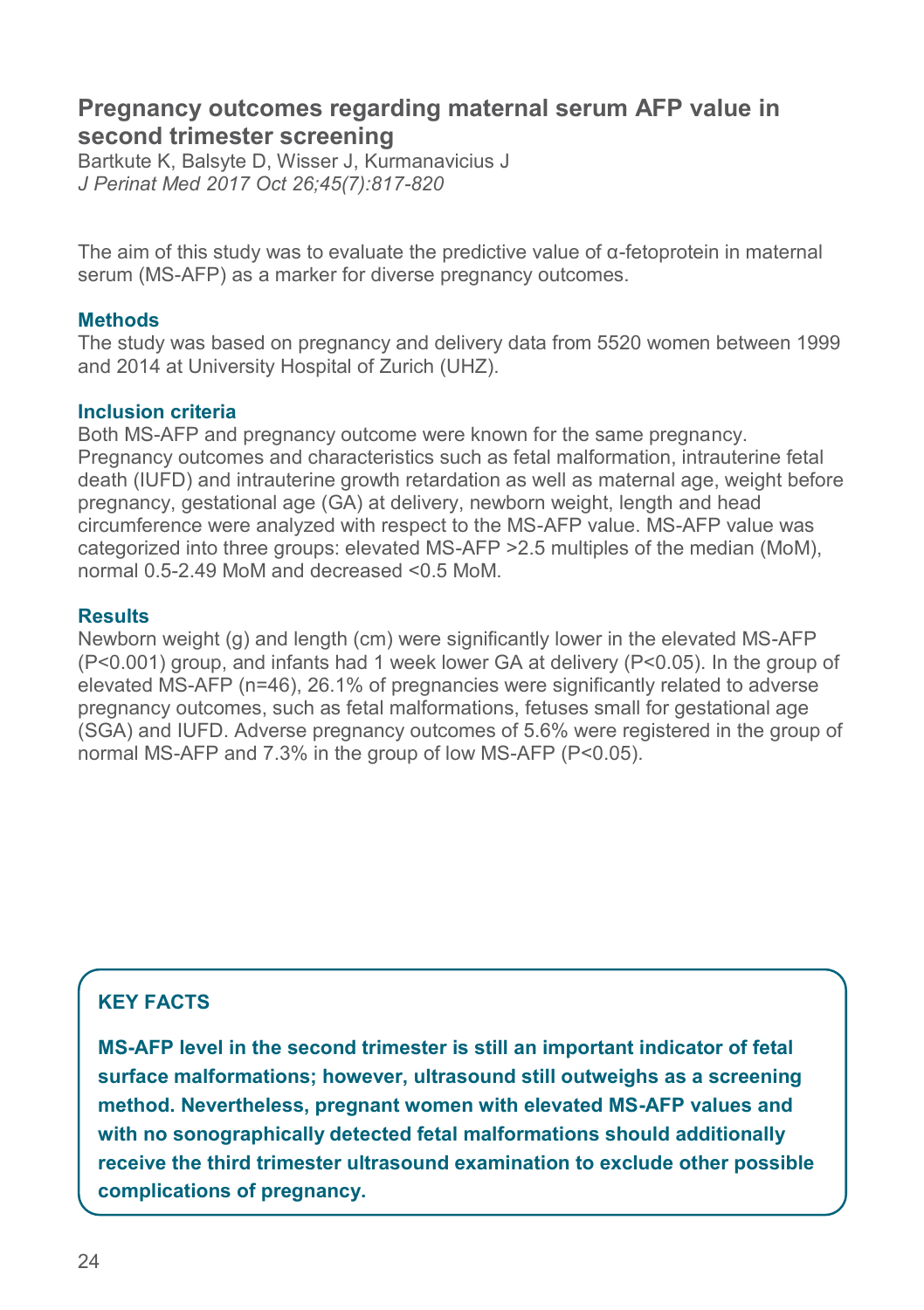## 2. Pre-eclampsia and other adverse outcome conditions

## **Use of the combined first-trimester screen result and low PAPP-A to predict risk of adverse fetal outcomes**

Barrett SL, Bower C, Hadlow NC *Prenat Diagn 2008 Jan;28(1):28-35*

#### **Objective**

To investigate associations between combined first-trimester screen result, pregnancy associated plasma protein-A (PAPP-A) level and adverse fetal outcomes in women.

#### **Methods**

Pregnancy outcomes for 10,273 women participating in a community based firsttrimester screening (FTS) programme in Western Australia were ascertained by record linkage to birth and birth defect databases. A first-trimester risk cut-off of  $>$  or  $=$  1 in 300 defined screen positive women.

#### **Results**

Screen positive pregnancies were more likely to have Down syndrome and birth defects (chromosomal or nonchromosomal) than screen negative pregnancies. When birth defects were excluded, screen positive pregnancies were at increased risk of pregnancy loss, low birth weight and preterm birth. Pregnancies with low PAPP-A (< or =0.3 multiples of the median (MoM)) had higher risk of chromosomal abnormality, birth defect, preterm birth, low birth weight, or pregnancy loss, compared to those with PAPP-A > 0.3 MoM. In pregnancies without birth defects, low PAPP-A was a stronger predictor of preterm birth, low birth weight or pregnancy loss than a screen positive result.

## **KEY FACTS**

**Women with positive screen or low PAPP-A were at increased risk for some adverse fetal outcomes. The sensitivity of these parameters was insufficient to support primary screening, but increased surveillance during pregnancy may be appropriate.**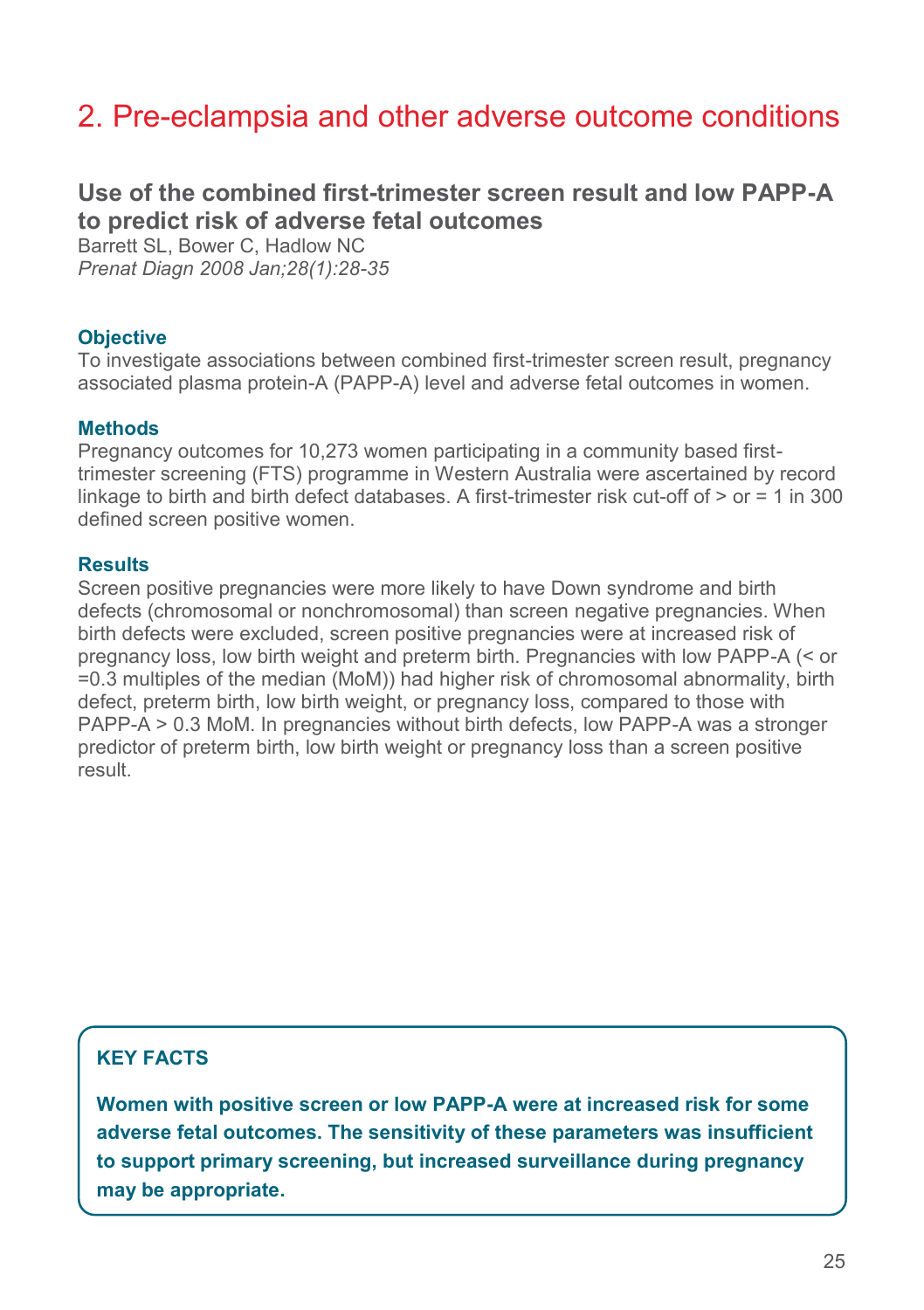## **Screening for pre-eclampsia and fetal growth restriction by uterine artery Doppler and PAPP-A at 11-14 weeks' gestation**

Pilalis A, Souka AP, Antsaklis P, Daskalakis G, Papantoniou N, Mesogitis S, Antsaklis A *Ultrasound Obstet Gynecol 2007 Feb;29(2):135-40*

**Objective** 

To assess the role of maternal demographic characteristics, uterine artery Doppler velocimetry, maternal serum pregnancy-associated plasma protein-A (PAPP-A) and their combination in screening for pre-eclampsia and small-for-gestational age (SGA) fetuses at 11-14 weeks.

#### **Methods**

This was a prospective study of 878 consecutive women presenting for a routine prenatal ultrasound examination at 11-14 weeks. Pulsed wave Doppler was then used to obtain uterine artery flow velocity waveforms and the mean pulsatility index (PI) of the uterine arteries was calculated. Maternal serum samples for PAPP-A were assayed. Along with maternal history, these measurements were compared in their ability to predict adverse outcome, defined as pre-eclampsia and/or SGA and/or placental abruption.

#### **Results**

Mean uterine artery  $PI > or = 95$ (th) centile and PAPP-A  $\le$  or = 10(th) centile each predicted 23% of the women that developed pre-eclampsia and 43% of cases of placental abruption. For  $SGA \leq \text{or} = 5(\text{th})$  centile, mean uterine artery  $PI \geq \text{or} = 95(\text{th})$ centile predicted 23% of cases and PAPP-A < or = 10(th) centile predicted 34%. Independent predictors for subsequent development of pre-eclampsia were increased mean uterine artery  $PI > or = 95$ (th) centile (OR, 2.76; 95% Cl, 1.11-6.81) and maternal history of pre-eclampsia/hypertension (OR, 50.54; 95% CI, 10.52-242.73). The predicting factors for  $SGA \leq 0$  =  $5$ (th) centile were increased mean uterine artery PI > or = 95(th) centile (OR, 2.0; 95% CI, 1.07-3.74) and low PAPP-A (OR, 0.43; 95% CI, 0.20-0.93). Increased uterine artery PI was the only independent factor in the prediction of placental abruption (OR, 8.49; 95% CI, 2.78-25.94). The combination of uterine artery PI and maternal history of pre-eclampsia/hypertension was better than was using uterine artery Doppler alone in predicting pre-eclampsia. Similarly, for the prediction of SGA < or = 5(th) centile, combining uterine artery Doppler and maternal serum PAPP-A was better than was uterine artery Doppler alone. In both cases, the difference approached statistical significance.

## **KEY FACTS**

**The combination of maternal history with abnormal uterine artery Doppler and low PAPP-A level at 11-14 weeks achieves better results than does either test alone in the prediction of pre-eclampsia and SGA.**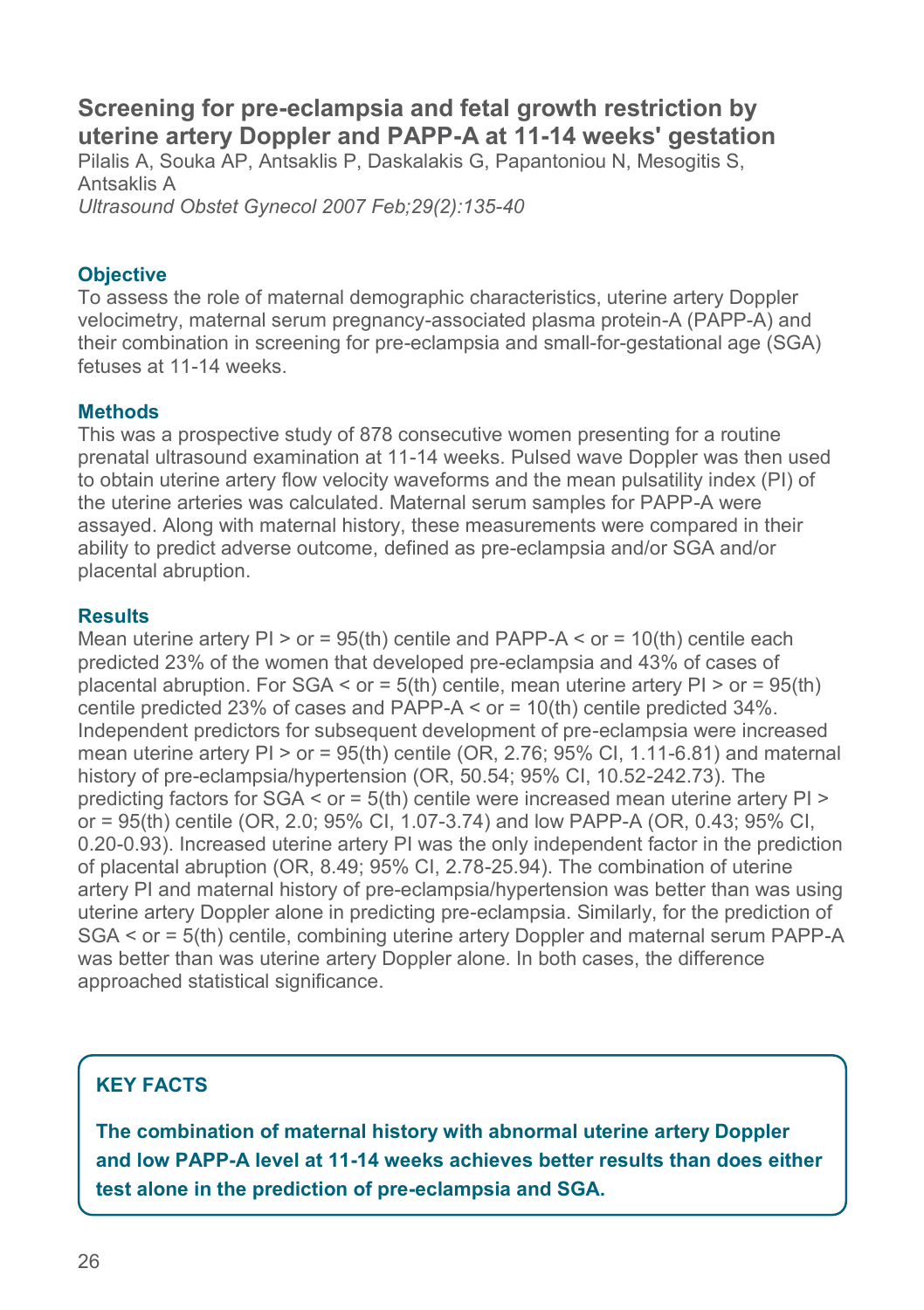## **First-trimester ultrasound and biochemical markers of aneuploidy and the prediction of preterm or early preterm delivery**

Spencer K, Cowans NJ, Molina F, Kagan KO, Nicolaides KH *Ultrasound Obstet Gynecol 2008 Feb;31(2):147-52*

#### **Objective**

To examine the clinical utility of the first-trimester markers of aneuploidy in their ability to predict preterm delivery.

#### **Methods**

We examined 54 722 singleton pregnancies with no chromosomal abnormality and with complete outcome data that had undergone screening for trisomy 21 by a combination of fetal nuchal translucency (NT) thickness and maternal serum free beta-human chorionic gonadotropin (beta-hCG) and pregnancy-associated plasma protein-A (PAPP-A) at 11 + 0 and 13 + 6 weeks' gestation. The biochemical markers were converted to multiples of the median (MoM) of the expected normal median for a pregnancy of the same gestation and the measurements of fetal NT were expressed as the difference (delta) from the normal median NT for crown-rump length. The association between free beta-hCG, PAPP-A and delta NT and the incidence of preterm delivery before 37 weeks or early preterm delivery before 34 weeks was assessed by comparing the relative incidence at a number of MoM or delta NT cut-offs and at various centile cut-offs. At various marker levels the likelihood ratios (LR) for preterm delivery and early preterm delivery were also calculated after excluding other adverse pregnancy complications.

#### **Results**

The risk of preterm delivery increased with decreasing maternal serum PAPP-A. In the 3132 cases delivering before 37 weeks the PAPP-A MoM was 0.91 and in the 1060 cases delivering before 34 weeks the PAPP-A MoM was 0.90. At the 5th centile of the normal outcome group for PAPP-A (0.415 MoM) the odds ratios for delivery before 37 weeks and before 34 weeks were 1.92 and 2.35, respectively. The respective values for the 5th centile of free beta-hCG (0.41 MoM) were 1.18 and 1.08 and for the 95th centile of delta NT they were 0.91 and 0.77, respectively.

## **KEY FACTS**

**Low levels of maternal serum PAPP-A are associated, in the absence of an abnormal karyotype, with an increased risk of preterm or early preterm delivery. The LR profiles provided at various levels of PAPP-A may be of some help in counseling women with such results and may raise awareness among healthcare professionals for increased surveillance in such cases.**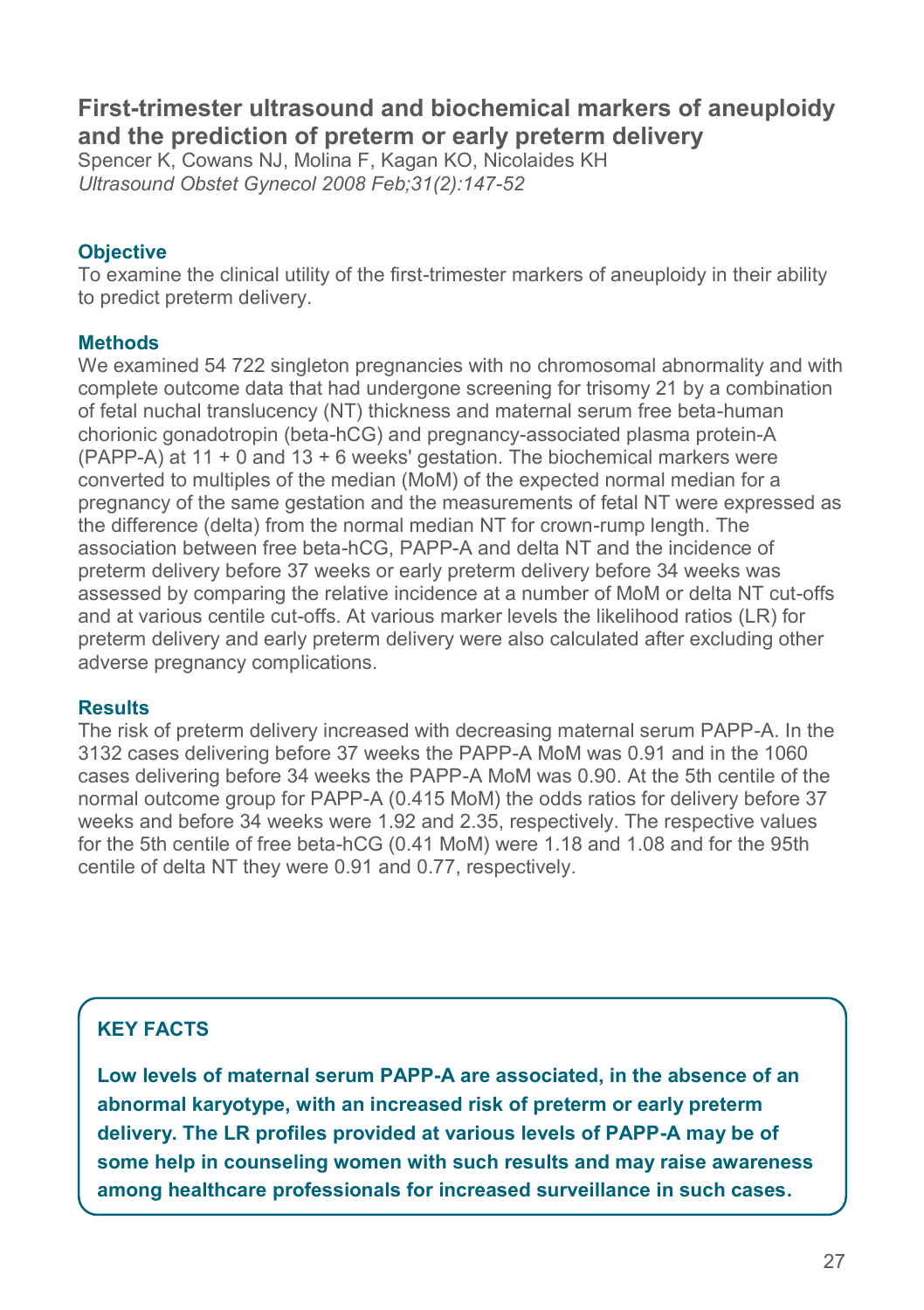## **First-trimester biochemical markers of aneuploidy and the prediction of small-for-gestational age fetuses**

Spencer K, Cowans NJ, Avgidou K, Molina F, Nicolaides KH *Ultrasound Obstet Gynecol 2008 Jan;31(1):15-9* 

#### **Objective**

To examine the clinical utility of the first-trimester biochemical markers of aneuploidy in their ability to predict subsequent delivery of a small-for-gestational age (SGA) infant.

#### **Methods**

We examined singleton pregnancies with no chromosomal abnormality and with complete outcome data that had undergone screening for trisomy 21 by a combination of fetal nuchal translucency (NT) thickness and maternal serum free beta-human chorionic gonadotropin (beta-hCG) and pregnancy-associated plasma protein-A (PAPP-A) at 11 + 0 and 13 + 6 weeks' gestation. The biochemical markers were converted to multiples of the expected normal median (MoM) for a pregnancy of the same gestation. The association between free beta-hCG and PAPP-A and the incidence of SGA were assessed by comparing the relative incidence at MoM cut-offs and birth-weight centile cut-offs. At various marker levels the likelihood ratios (LR) for SGA were also calculated after excluding other adverse pregnancy complications.

#### **Results**

There were 46,262 pregnancies resulting in live births with birth weight at or above the 10(th) centile, and 3,539 below the 10(th) centile for gestation (SGA). There was a significant inverse association between the risk for SGA and maternal serum PAPP-A MoM but not free beta-hCG MoM. At the 5(th) centile of the normal outcome group for PAPP-A (0.415 MoM) the odds ratios for SGA below the 10(th), 5(th) and 3(rd) centiles of normal were 2.70, 3.21 and 3.66 and the respective detection rates for SGA were 12.0%, 14.0% and 16.0%.

## **KEY FACTS**

**Low levels of maternal serum PAPP-A are associated, in the absence of an abnormal karyotype, with an increased risk for subsequent delivery of an SGA infant.**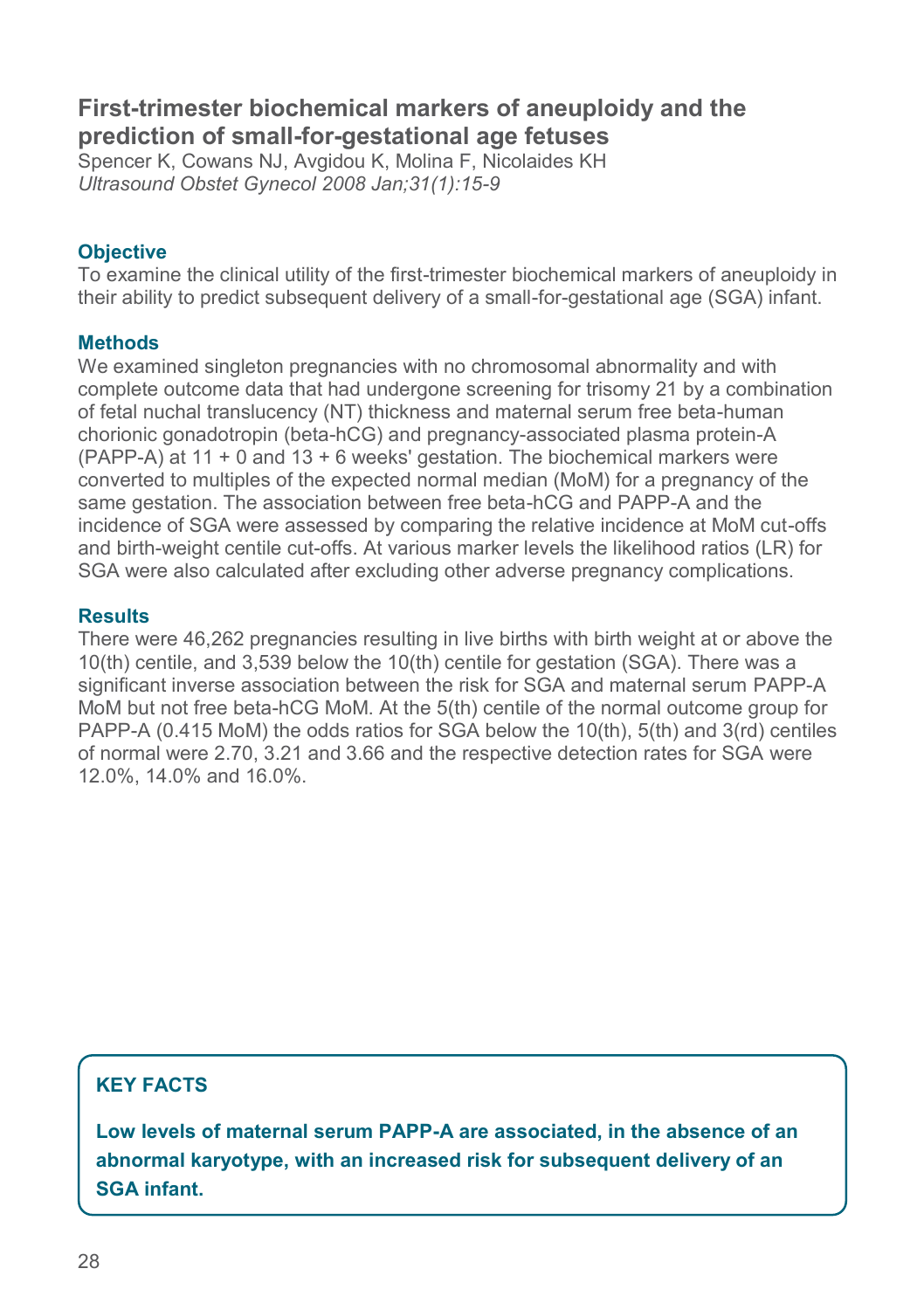## **Early fetal growth, PAPP-A and free β-hCG in relation to risk of delivering a small-for-gestational age infant**

Kirkegaard I, Henriksen TB, Uldbjerg N *Ultrasound Obstet Gynecol 2011 Mar;37(3):341-7* 

#### **Objective**

To examine early fetal growth, pregnancy-associated plasma protein-A (PAPP-A) and free β-human chorionic gonadotropin (β-hCG) in relation to the risk of delivering a small-for-gestational age (SGA) infant.

#### **Methods**

Included in the study were 9450 singleton pregnant women who attended the prenatal screening program at Aarhus University Hospital, Denmark, between January 2005 and December 2007. Maternal serum levels of PAPP-A and free β-hCG were measured between gestational weeks 8 and 13. Two ultrasound examinations were performed, the first at 11-13 weeks and the second at 18-22 weeks, from which gestational age was estimated based on crown-rump length and biparietal diameter, respectively. Early fetal growth was expressed as an index: the ratio between the estimated number of days from the first to the second scan and the actual calendar time elapsed in days. SGA was defined as birth weight < 5(th) centile for gestational age, and the risk of SGA was evaluated according to different cut-offs of the early fetal growth index and the serum markers.

#### **Results**

PAPP-A < 0.4 MoM combined with an early fetal growth index < 10(th) centile resulted in an increased risk of SGA (odds ratio (OR), 5.8; 95% CI, 2.7-12.7). Low PAPP-A, low free β-hCG and slow early fetal growth were statistically, independently associated with SGA, and the association between free β-hCG < 0.3 MoM and SGA was as strong as that between PAPP-A < 0.3 MoM and SGA (OR, 3.1 and 3.0, respectively).

## **KEY FACTS**

**The combination of slow early fetal growth and low PAPP-A resulted in a nearly six-fold increased risk of delivery of an SGA infant. These findings might improve our chances of early identification of fetuses at increased risk of growth restriction.**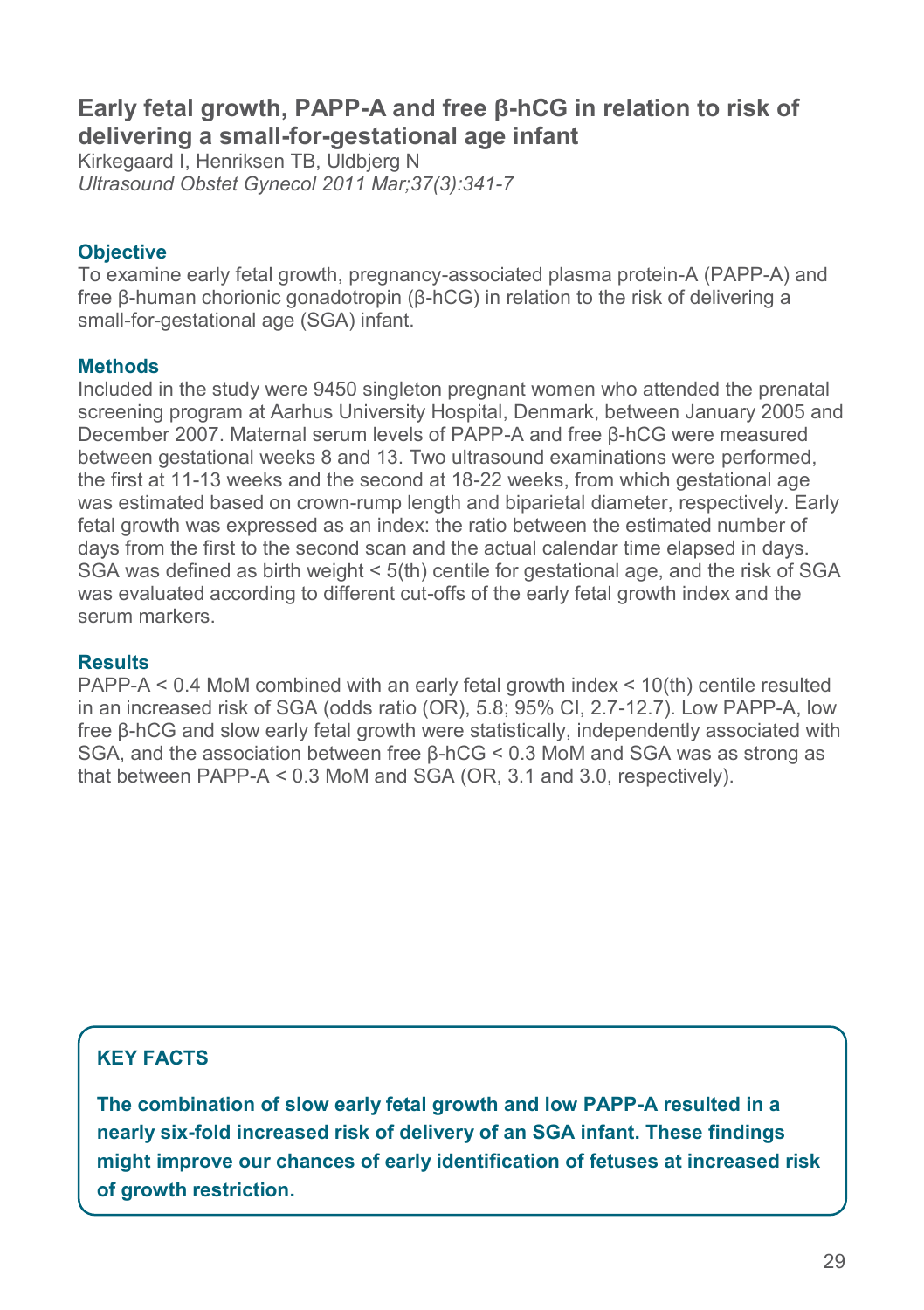## **Maternal Serum PlGF Isoforms 1 and 2 at 11-13 Weeks' Gestation in Normal and Pathological Pregnancies**

Nucci M, Poon LC, Demirdjian G, Darbouret B, Nicolaides KH *Fetal Diagn Ther 2014;36(2):106-16*

#### **Rationale**

To compare the maternal serum concentration of PlGF-1 and PlGF-2 at 11-13 weeks' gestation in normal pregnancies and in those complicated by pre-eclampsia, delivery of small for gestational age neonates and fetal trisomies 21, 18 and 13.

#### **Methods**

Serum PlGF-1 and PlGF-2 were measured in 270 pathological pregnancies (PE, n = 80; SGA, n = 80; trisomy 21, n = 44; trisomy 18, n = 38; trisomy 13, n = 28) and 590 normal controls. The values were expressed as multiple of the median after adjustment for maternal characteristics and corrected for adverse pregnancy outcomes and the median MoM values in each pathological pregnancy were compared to the normal group.

#### **Results**

There were significant contributions to PlGF-1 and PlGF-2 from gestational age, smoking and racial origin. In addition, there were significant contributions to PlGF-1 from parity and method of conception.

The median MoM of PlGF-1 and PlGF-2 was significantly decreased in

- PE (0.783 and 0.916 MoM)
- SGA (0.891 and 0.851 MoM)
- trisomy 21 (0.609 and 0.749 MoM)
- trisomy 18 (0.529 and 0.730 MoM)
- trisomy 13 (0.373 and 0.699 MoM)

## **KEY FACTS**

**In pathological pregnancies, except SGA, the decrease in serum PlGF-1 at 11-13 weeks' gestation is more marked than the decrease in PlGF-2.**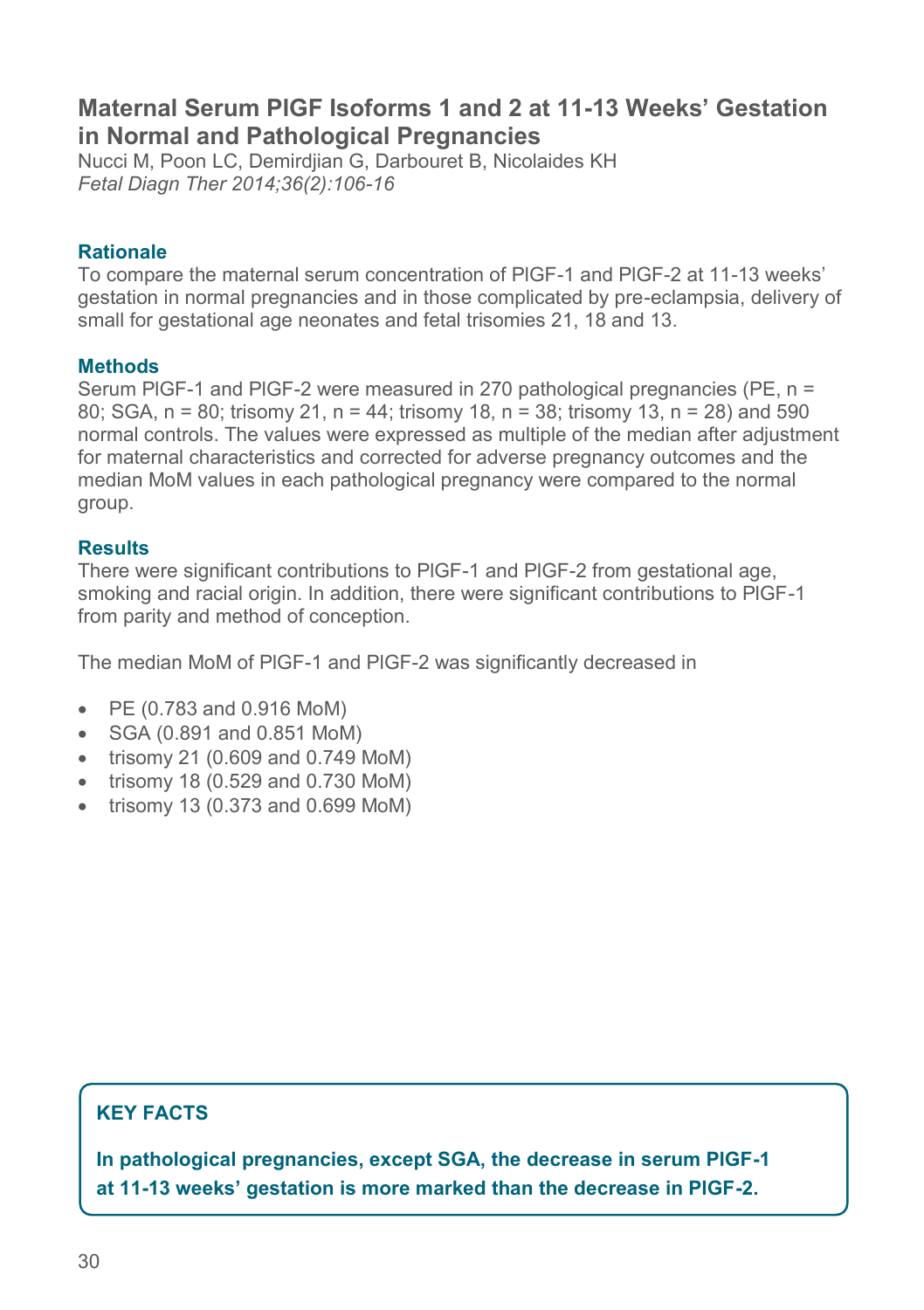## **Analytical evaluation of the novel soluble fms-like tyrosine kinase 1 and placental growth factor assays for the diagnosis of pre-eclampsia**

van Helden J, Weiskirchen R *Clin Biochem 2015 Nov;48(16-17):1113-9* 

#### **Objective**

Performance evaluation of the novel B·R·A·H·M·S KRYPTOR soluble fms-like tyrosine kinase 1 (sFlt-1) and placental growth factor (PlGF) assays.

#### **Design and Methods**

Intra- and inter-assay imprecision, functional sensitivity, linearity in dilution, method comparison, and diagnostic capacity were evaluated.

#### **Results**

Intra-assay coefficient of variations (CVs) were between 1.1% and 5.3% and interassay CVs between 3.9% and 11.1%. Functional sensitivity was 6.7ng/L for PlGF and 34ng/L for sFlt-1, respectively. The linearity in dilution was excellent (r>0.995) in the assay-specific relevant range of concentration.

The KRYPTOR assay correlated well with the Elecsys sFlt-1 (r=0.996), Elecsys PlGF (r=0.990) and the Elecsys sFlt-1/PlGF ratio (r=0.947) with partially high mean bias values. The optimal cut points for diagnosis of pre-eclampsia were calculated for KRYPTOR assays at: 60.5ng/L (PlGF), 4725ng/L (sFlt-1), and 99.2 (sFlt-1/PlGF ratio) which were different with the corresponding Elecsys cut points.

Nevertheless, the sensitivity, specificity, positive predictive values (PPVs), negative predictive values (NPVs), and areas under the curves (AUCs) were completely comparable in both assay platforms, even when applying the standard cut-off of 85 for sFlt-1/PlGF ratio or gestational age specific "rule in-rule-out" cut-offs for early and late onset pre-eclampsia.

## **KEY FACTS**

**The new B·R·A·H·M·S KRYPTOR sFlt-1 and PlGF immunoassay show excellent precision and reliability. The assay results and the diagnostic capacity were highly comparable to established fully automated immunoassays (Elecsys). Hence, sFlt-1/PlGF ratio generated on KRYPTOR immunoassay platform should be suitable for diagnosing pre-eclampsia in clinical routine laboratory.**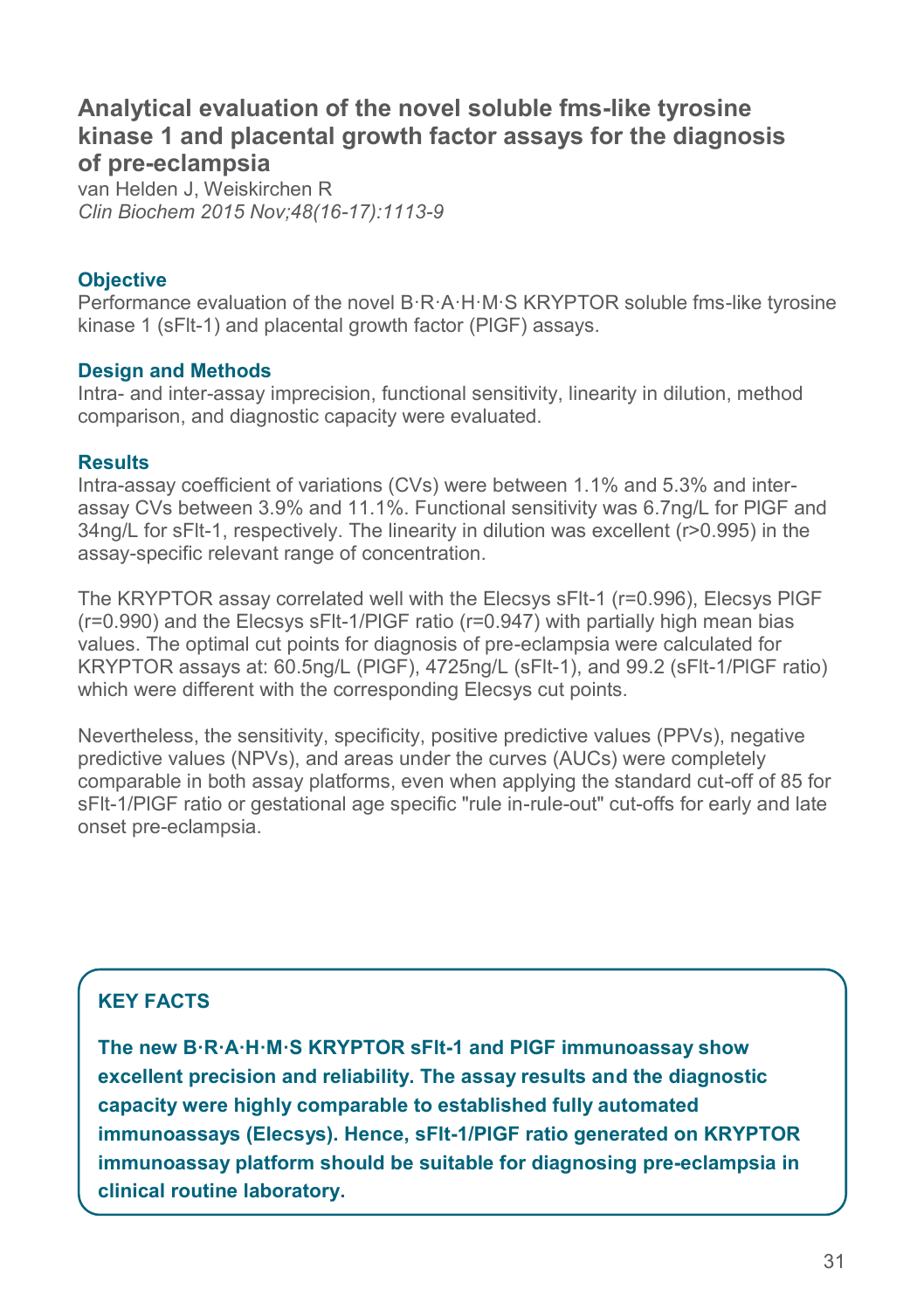## **Diagnosis of pre-eclampsia with soluble Fms-like tyrosine kinase 1/placental growth factor ratio: an inter-assay comparison**

Andersen LB, Frederiksen-Møller B, Work Havelund K, Dechend R, Jørgensen JS, Jensen BL, Nielsen J, Lykkedegn S, Barington T, Christesen HT *J Am Soc Hypertens 2015 Feb;9(2):86-96*

#### **Abstract**

The angiogenic factor ratio soluble Fms-kinase 1 (sFlt-1)/placental growth factor (PlGF) is a novel diagnostic tool for pre-eclampsia. We compared the efficacy of the KRYPTOR (B·R·A·H·M·S) automated assays for sFlt-1 and PlGF with the Elecsys (Roche) assays in a routine clinical setting. Pre-eclamptic women (n = 39) were included shortly after the time of diagnosis. Normotensive control pregnancies were matched by gestational age  $(n = 76)$ .

The KRYPTOR assays performed comparably or superior to Elecsys (sFlt-1/PlGF area under the curve  $0.746$  versus  $0.735$ ; P = .09; for non-obese  $0.820$  versus  $0.805$ . P = .047). For early-onset pre-eclampsia, KRYPTOR area under the curve increased to 0.929 with a 100% specificity for pre-eclampsia at cut-off 85 and an 88.9% sensitivity for pre-eclampsia at cut-off 33. For women with pre-eclampsia and preterm delivery or Hemolysis, Elevated Liver enzymes, Low Platelet count (HELLP) syndrome, the KRYPTOR sFlt-1/PlGF ratio was manifold increased (P < .01). The sFlt-1/PlGF ratio proved especially useful in early-onset pre-eclampsia, pre-eclampsia with preterm delivery or HELLP, and among non-obese women.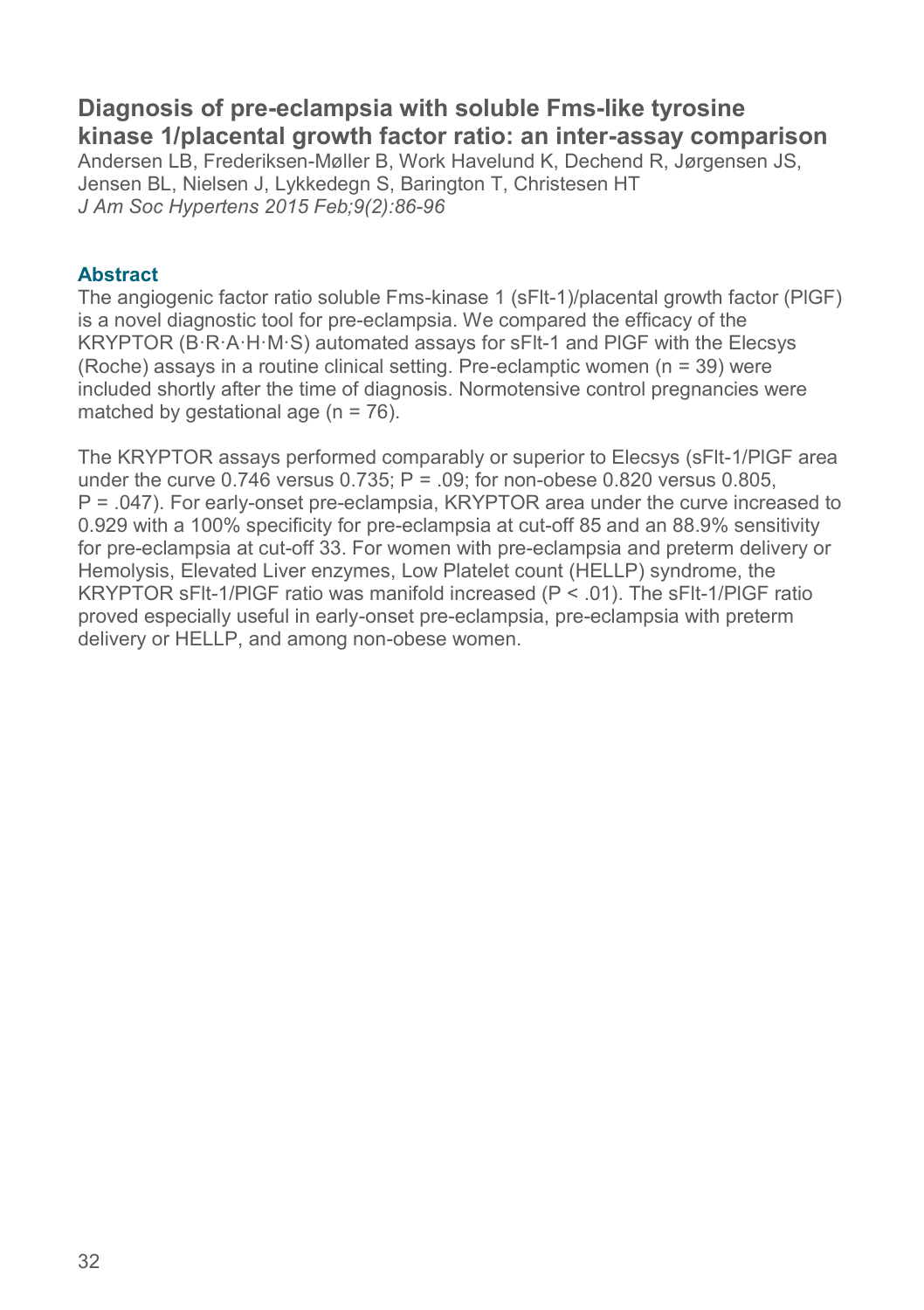## **KRYPTOR-automated angiogenic factor assays and risk of pre-eclampsia-related adverse outcomes**

Salahuddin S, Wenger JB, Zhang D, Thadhani R, Karumanchi SA, Rana S *Hypertens Pregnancy 2016 Aug;35(3):330-45*

#### **Objective**

To evaluate KRYPTOR assays for circulating soluble fms-like tyrosine kinase-1 (sFlt1) and placental growth factor (PlGF) in risk assessment of adverse outcomes in women with suspected pre-eclampsia.

#### **Methods**

We studied 412 women carrying a singleton pregnancy from a previous study cohort who were evaluated for suspected pre-eclampsia. Another 434 nonpre-eclamptic patients with plasma samples drawn throughout pregnancy were used to derive normative data. Plasma sFlt1 and PlGF levels were measured on the automated KRYPTOR platform and evaluated for prediction of adverse maternal and perinatal outcomes within 2 weeks. Normative values were used to create a ratio of markers and these values were reported as multiples of median (MoM) for women with and without adverse outcomes. The KRYPTOR assay results were also compared with previously reported measurements obtained using the automated Elecsys platform.

#### **Results**

Among participants presenting at  $<34$  weeks ( $N = 110$ ), patients with subsequent adverse outcome had higher sFlt1, lower PlGF, and higher sFlt1/PlGF ratio compared with women without adverse outcomes: the median (25th, 75th centile) sFlt1 (pg/ml), 9030 (3197, 12,140) versus 1976 (1248, 2937); PlGF (pg/ml), 36 (16, 111) versus 318 (108, 629); and ratio, 285.6 (32.2, 758.5) versus 6.1 (2.3, 20.3) (all p < 0.0001). Higher sFlt1/PlGF ratio correlated negatively with timing of delivery (r = -0.60, p < 0.001) and the risk of adverse outcomes was markedly elevated among women in highest tertile compared with lower tertile (odds ratio, 14.77; 95% confidence interval (CI), 4.28- 51.00). The addition of sFlt1/PlGF ratio (≥85) to hypertension and proteinuria significantly improved the prediction for subsequent adverse outcomes (AUC 0.89  $(95\% \text{ Cl})$ : 0.82, 0.95) for hypertension, proteinuria, and sFIt1/PIGF (AUC = 0.75 (0.65,  $(0.85)$ ) for hypertension alone ( $p = 0.002$ ). Compared with normative controls, women who were evaluated for pre-eclampsia without adverse outcomes had higher MoM for sFlt1/PlGF ratio; these values were further elevated in women with adverse outcomes. sFlt1/PlGF ratios measured on the KRYPTOR platform were highly correlated with measurements obtained using Elecsys platform  $(r = 0.97, p < 0.001)$ .

## **KEY FACTS**

**In women with suspected pre-eclampsia presenting prior to 34 weeks of gestation, KRYPTOR assays for circulating sFlt1 and PlGF when used in conjunction with standard clinical evaluation performs well in the prediction of adverse maternal and perinatal outcomes occurring within 2 weeks of presentation.**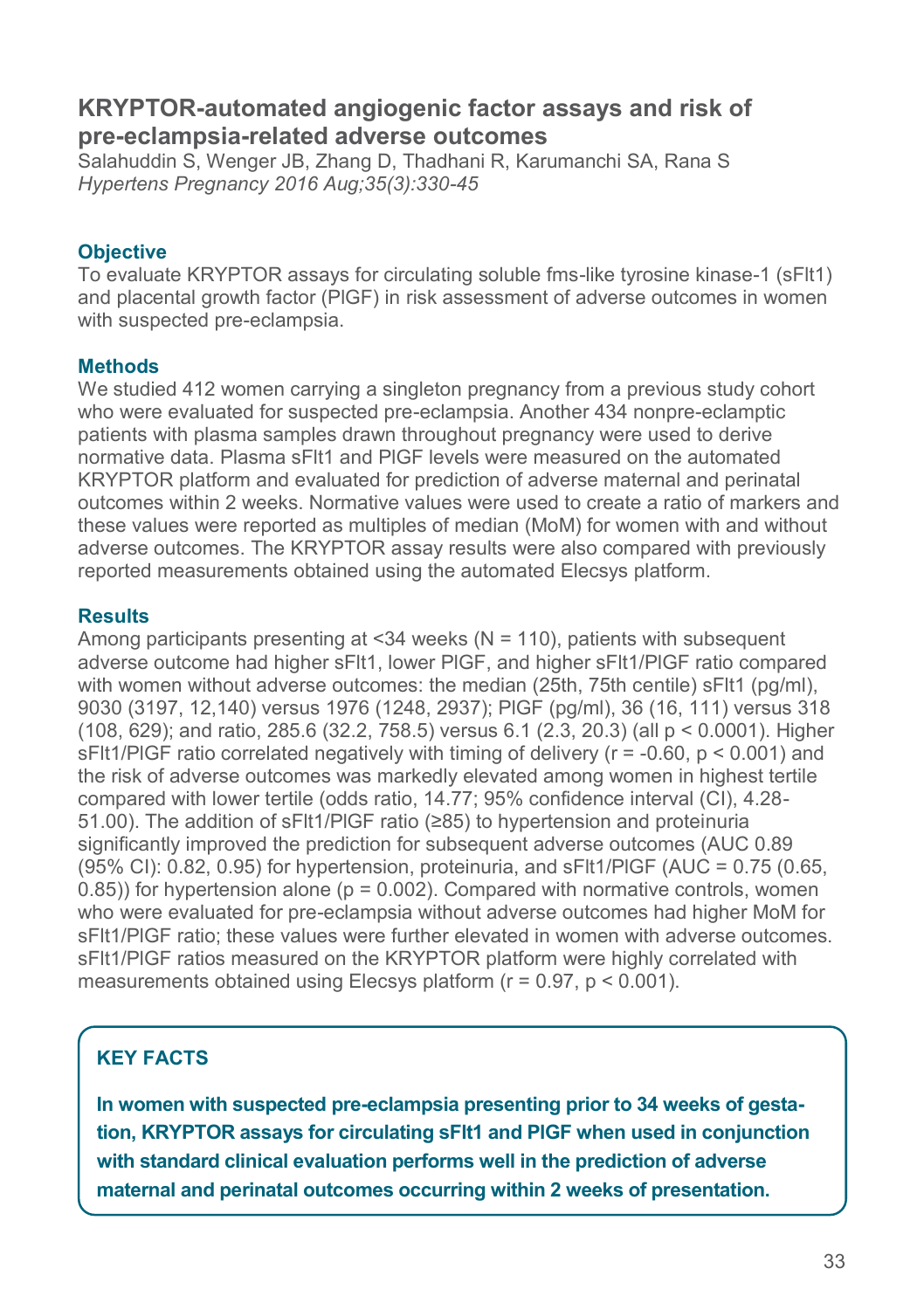## **Diagnosis of pre-eclampsia and fetal growth restriction with the sFlt-1/PlGF ratio: Diagnostic accuracy of the automated immunoassay KRYPTOR®**

Dröge LA, Höller A, Ehrlich L, Verlohren S, Henrich W, Perschel FH *Pregnancy Hypertens 2017 Apr;8:31-36*

#### **Objective**

We aimed to characterize the diagnostic accuracy of the KRYPTOR® assay for sFlt-1 and PlGF in maternal serum samples of uneventful singleton pregnancies and subjects with pre-eclampsia (PE) and PE-related outcomes such as fetal growth restriction (FGR). Longitudinal reference ranges of the sFlt-1 and PlGF level in the course of normal pregnancies were generated.

#### **Methods**

A cohort of subjects with PE and PE-related outcomes including FGR in the third trimester was compared to a cohort of women with uneventful outcome. Serum levels of sFlt-1, PlGF level as well as the sFlt-1/PlGF ratio was analysed with the KRYPTOR® assay and compared between the case- and control groups. Cut-off values were generated and diagnostic accuracy examined.

## **KEY FACTS**

**Longitudinal reference ranges of the sFlt-1 and PlGF level in healthy pregnancies were in line with those levels measured with other immunoassays. Comparison of the sFlt-1/PlGF ratio between PE-related outcomes including FGR or PE and healthy controls showed a high diagnostic accuracy with an area under the curve (AUC) of 0.917 for PErelated outcomes and 0.919 for PE.**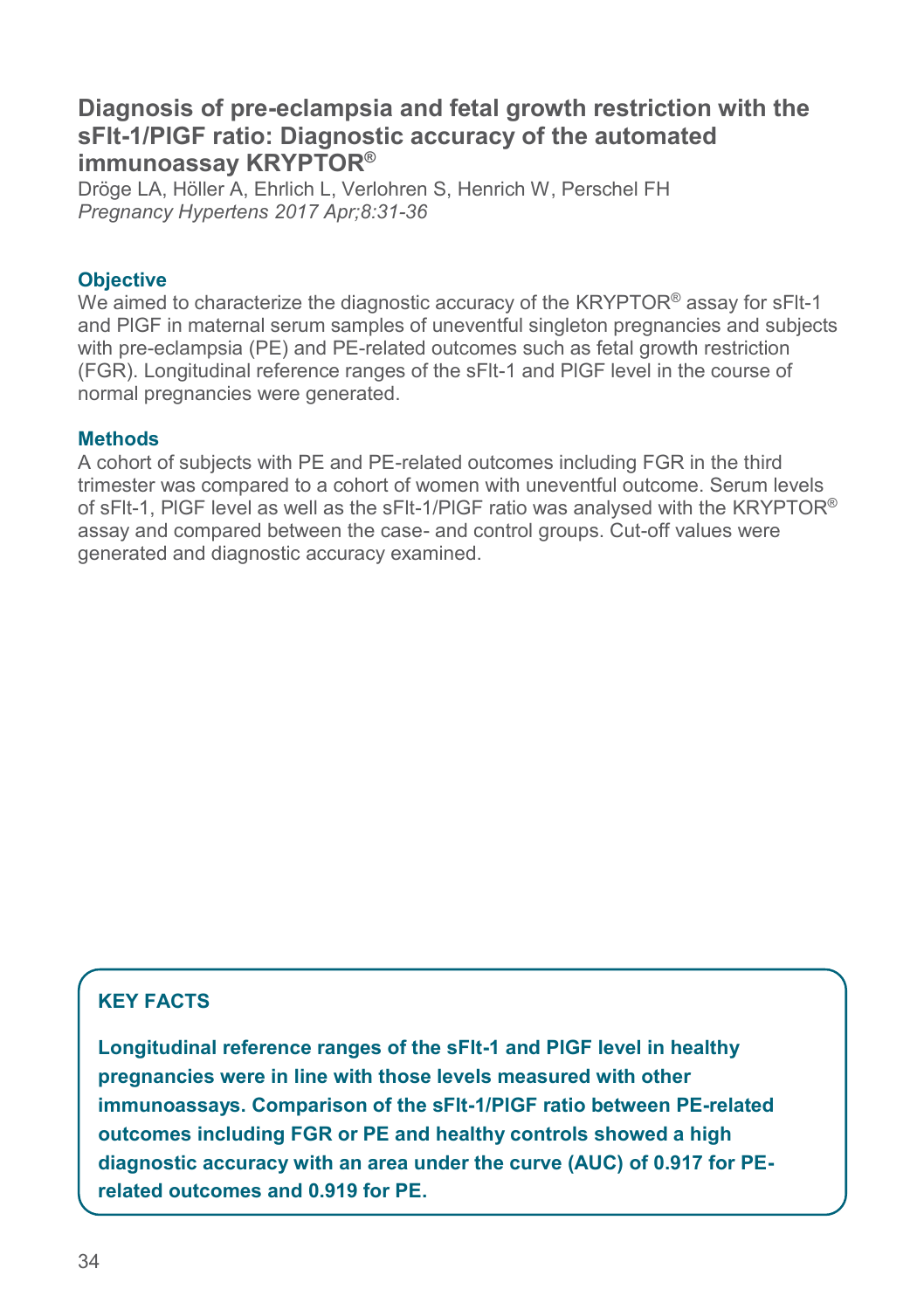## **Protocol for the prospective validation study: 'Screening programme for pre-eclampsia' (SPREE)**

Tan MY, Koutoulas L, Wright D, Nicolaides KH, Poon LCY *Ultrasound Obstet Gynecol 2017 Aug;50(2):175-9* 

#### **Abstract**

Pre-eclampsia (PE), which affects about 2% of pregnancies, is a major cause of maternal and perinatal morbidity and mortality. Early detection of PE can improve pregnancy outcome by providing timely intervention and closer monitoring. The current guideline from the UK National Institute for Health and Care Excellence (NICE) recommends that, at the booking visit, women identified with one major risk factor or more than one moderate risk factor for PE should be advised to take low-dose aspirin daily from 12 weeks until delivery. However, performance of the current method of screening is poor and identifies only about 35% of PE.

Extensive studies in the last decade have established that the best performance for early prediction of PE can be achieved by using a novel Bayes' theorem-based method that combines maternal characteristics and medical history together with measurements of mean arterial pressure (MAP), uterine artery pulsatility index (UtA-PI), serum placental growth factor (PlGF) and pregnancy-associated plasma protein-A (PAPP-A) at 11-13 weeks' gestation. This forms the 'combined test', which could be simplified to the 'mini combined test' when only maternal factors, MAP and PAPP-A are taken into consideration.

We present the protocol (version 3.1, 14 November 2016) for the 'Screening programme for pre-eclampsia' (SPREE) study, a prospective multicenter cohort study that will be carried out in seven National Health Service maternity hospitals in England. Eligible pregnant women attending their routine scan at 11-13 weeks' gestation will be invited to participate in this study. Maternal characteristics and history and measurements of MAP, UtA-PI, serum PAPP-A and PlGF will be recorded according to standardized protocols. The patient-specific risk for PE will be calculated and data on pregnancy outcomes collected. We hypothesize that the first-trimester mini combined test and combined test for PE screening, using the Bayes' theorem-based method, are likely to be superior to the current method recommended by NICE that is based on maternal demographics and history alone.

Enrollment for the study commenced in April 2016. The study is registered on the International Standard Randomised Controlled Trial Number (ISRCTN) registry.